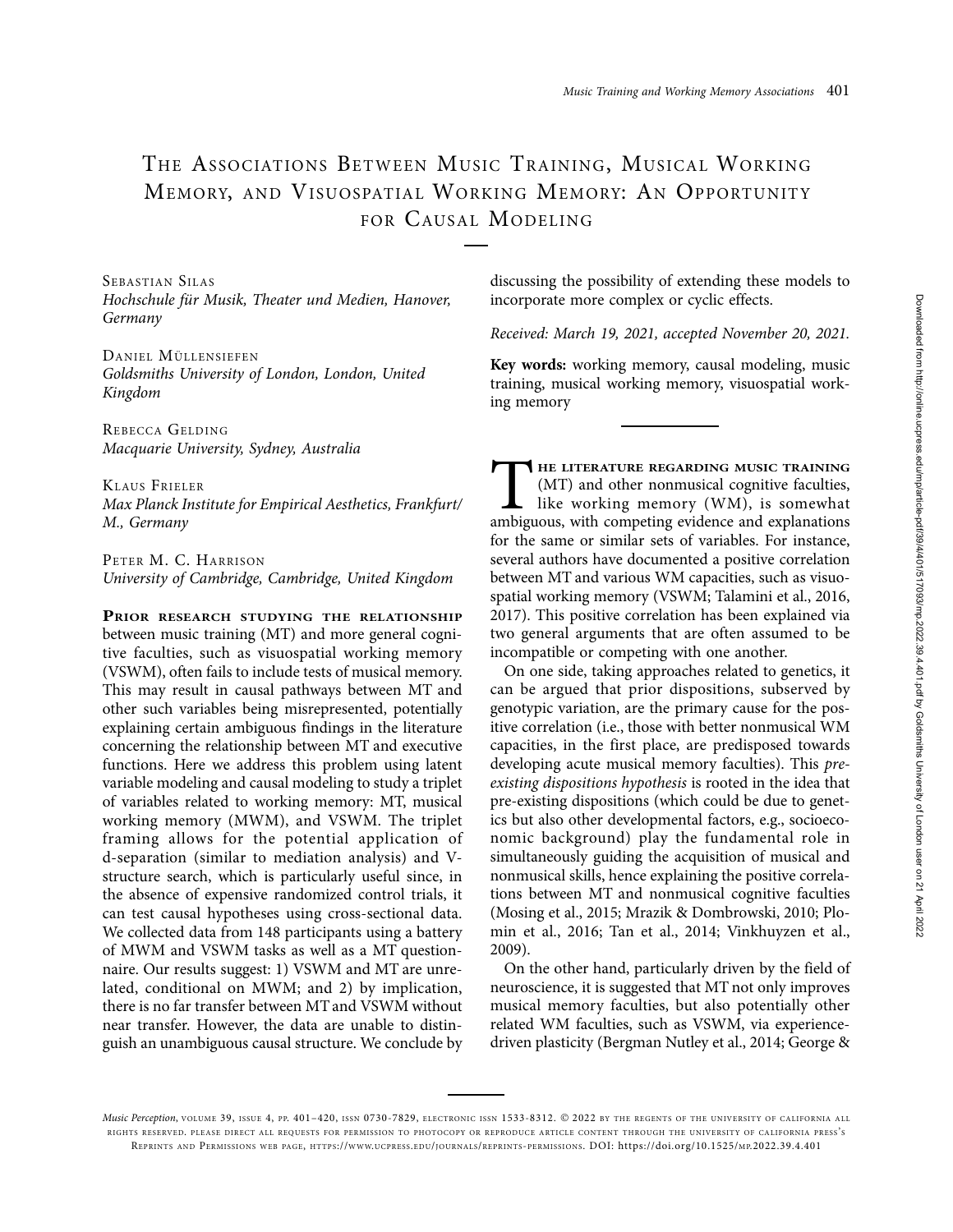Coch, 2011). This experience-driven hypothesis is rooted in the idea that musical abilities are primarily cultivated through training (Ericsson et al., 1993; Ericsson & Moxley, 2013), which, in turn, can have far transfer effects to nonmusical domains (Bigand & Tillmann, 2021; Patel, 2011), perhaps through a profound experience-driven restructuring of the cortex (Bangert & Altenmüller, 2003; Münte et al., 2002; Seither-Preisler et al., 2014).

#### CAUSALITY AND MUSIC TRAINING

Clearly, the scenarios described above offer alternative causal explanations for the same variables. Since a causal claim bestows a mechanism upon related phenomena, it is a serious affair that should be undertaken with the utmost diligence. Yet, as Schellenberg's (2020) recent literature review demonstrated, when assessing whether MT can have "far transfer" effects to nonmusical domains, researchers have repeatedly committed the error of making (or implying) causal inferences based on correlational data. These biases were found to be systematic: A) positive associations between MT and nonmusical constructs tended to interpret MT as the antecedent, and B) such misinterpretive errors occurred more often in the neuroscience literature, which was more likely to interpret the positive associations as a result of experience-driven plasticity and neglect behavioral genetics approaches. In closing, Schellenberg (2020) notes what is at stake by misrepresenting the causal direction: "it is a disservice  $[...]$  to offer false hope, wittingly or otherwise, to the public, educators, and other researchers'' (p. 479). Hence, given the history of misinterpretation, it is especially important to be cautious with correlational data when studying MT and its often supposed "effects."

#### LONGITUDINAL DESIGN IN MUSIC TRAINING RESEARCH

In an appropriately designed study, longitudinal research is one way to mitigate the limitations of cross-sectional data, since ascertaining the temporal precedence of certain factors through repeated measurements offers a strong argument for causal inference. The few existing longitudinal studies relevant to our inquiry have found that long-term MT could have positive effects on cognitive and sensorimotor functions (James et al., 2020), implement functional cortical changes (Seither-Preisler et al., 2014), generate small general intellectual benefits (Schellenberg, 2004), and positively influence language development (Lorenzo et al., 2014). Correspondingly, some authors argue their results illustrate that MT has far transfer effects whereby acquired musical skills transfer to

general and unrelated domains (e.g., numeracy, academic achievement; Hille & Schupp, 2015; Williams et al., 2015).

However, some of the methodological designs still suffer from a neglect of inherited/pre-existing dispositions approaches, and hence, other longitudinal research has urged more cautious conclusions. For example, MT may not independently contribute to improved academic achievement once certain variables (like IQ and academic performance pre-training) are adjusted for (Yang et al., 2014). Clearly, more longitudinal research is needed to establish a consensus on whether MT can indeed have far transfer effects. However, it will likely take many more years to achieve this based on sufficiently powered longitudinal studies. In the meantime, we attempted to find a way to study MT with cross-sectional data without committing the errors Schellenberg (2020) warned against.

#### THE MISSING LINK?

We suggest that one reason for the ambiguous findings described above may be that many studies that assess MT and nonmusical variables do not include tests of musical memory in their design (e.g., Bailey & Penhune, 2012; Diaz Abrahan et al., 2019; Schellenberg, 2004). Consequently, when assessing MT alongside a nonmusical variable, one is either assessing a bivariate relationship or not considering musical memory in the variable set. Yet, it seems likely that musical memory faculties are highly relevant variables, and if involved in the measured variable set, could result in different inferences being made. Hence, we decided to design a study that can account for a role of musical memory and, consequently, allow for an intermediary effect to be discovered. Focusing on one such relevant variable that seems to be a likely intermediate between MT and general WM, we characterize musical working memory (MWM) as a domain-specific working memory faculty that supports the temporary retention and manipulation of musical stimuli (e.g., musical notation) in order to perform musical tasks (e.g., sight-reading; Berz, 1995). Those who have undergone intense music training, often referred to as ''musicians,'' should have larger MWM (and potentially other WM) capacities than those with less training (Okada & Slevc, 2018; Talamini et al., 2017).

Alongside MWM and MT, we also focus on VSWM as a representative aspect of nonmusical WM. VSWM, also known as the visuospatial sketchpad, is a component of Baddeley's (2000) multicomponent model of WM, arguably the most widely accepted WM framework (Conway et al., 2013). We focus on VSWM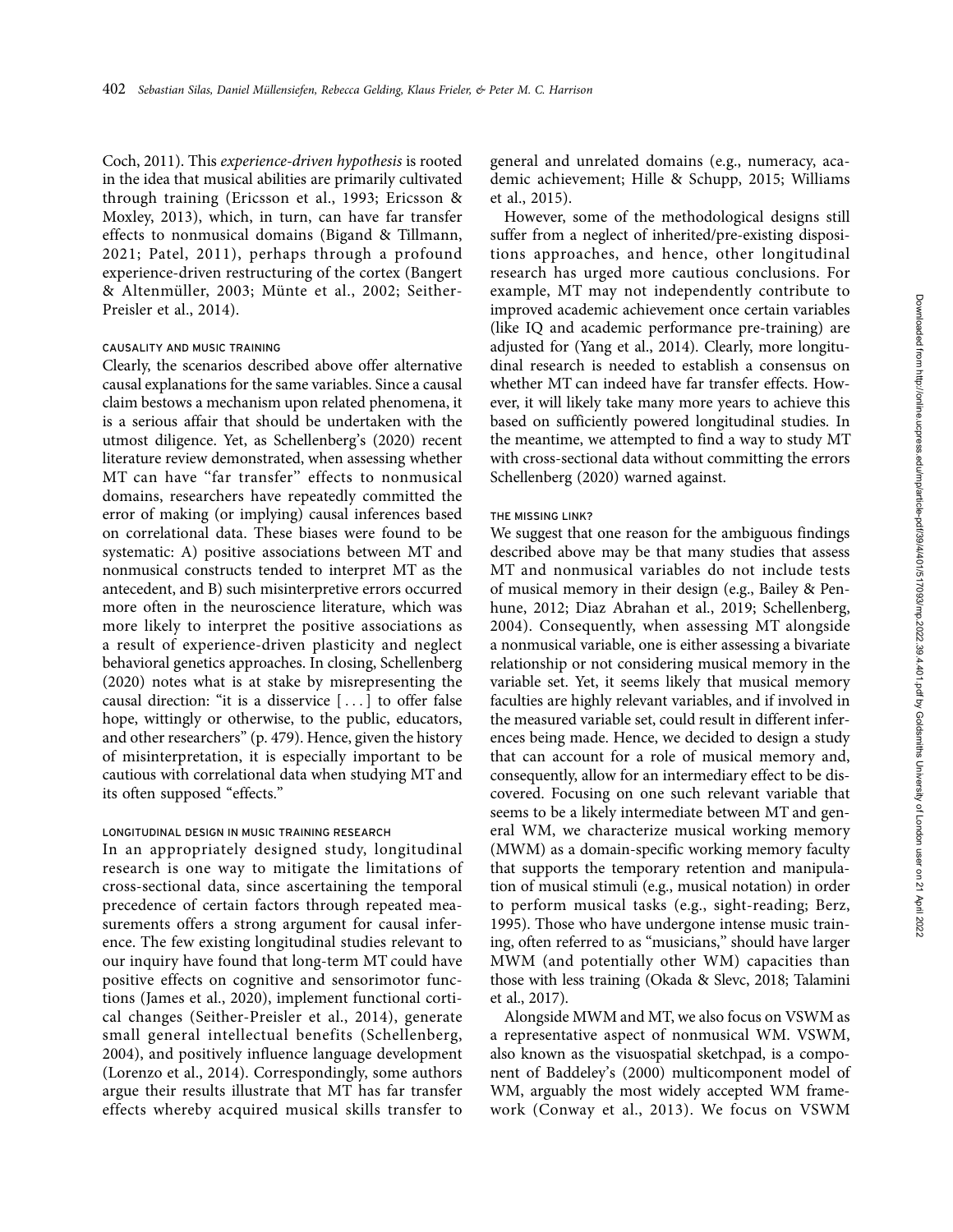

FIGURE 1. Competing hypotheses for the causal structure of music training (MT), musical working memory (MWM), and visuospatial working memory (VSWM).

because it is clearly distinct from the auditory components of MWM, while simultaneously being a strong predictor of performance in important life domains (Anaya et al., 2017; Li & Geary, 2017; Pham & Hasson, 2014). It sometimes also positively correlates with MT (Talamini et al., 2016).

By framing the problem as a triplet of variables, our approach invites the use of informative, and also relatively novel, methodologies.

 $CORRELATION = CAUSATION? CAUSAL INFERENCE IN STATISTICS$ As Schellenberg (2020) noted, researchers need to be very careful about making causal misinterpretations, which seem particularly endemic to studies of MT. Yet, fortunately, it is not strictly true that correlations can never imply causation. Recent developments in statistical theory and practice have carefully documented the conditions under which causality may be inferred from cross-sectional data (i.e., via correlations). The causal inferences in statistics field has grown substantially over recent years due to the work of Pearl (2000), Spirtes et al. (2000), Morgan (2013), Imbens and Rubin (2015) and many others. Pearl has repeatedly argued that ''the mantra correlation does not imply causation should give way to some correlations do imply causation'' (Pearl & Mackenzie, 2018, p. 75), because causal models generate testable implications that can be evaluated statistically. This provides a direct answer to the question in Schellenberg's (2020) title, "Corre $lation =$  Causation?" Yes, if (and only if) models are based on defendable causal assumptions, and the axioms of causal analysis are stringently followed (Pearl, 2000), it is possible to investigate causal hypotheses with cross-sectional data. Hence, using data-driven modeling to "let the data speak," as well

as employing theoretical scrutiny, is one way of mitigating bringing a priori human biases into the model selection process. This approach also allows a wider set of models to be considered simultaneously, without ruling important ones out in advance. Hence, this enables new overlooked hypotheses to be considered and may offer a solution to the ambiguity documented above. Consequently, this is the key purpose of this study.

## A NOVEL APPROACH THAT CONSIDERS OVERLOOKED, ALTERNATE **HYPOTHESES**

Under a bivariate problem framing that pits the ''nature vs. nurture'' inherited characteristics vs. experiencedriven worldviews against each other, we would only investigate two hypotheses: VSWM  $\Rightarrow$  MT vs. MT  $\Rightarrow$  VSWM. However, in our triplet framing, the problem would now be more nuanced, involving an interim effect (see Figure 1). In traditional psychological research vocabulary, this is known as mediation (Baron & Kenny, 1986); in causal modeling vocabulary, discussed shortly, it is known as d-separation (Hayduk et al., 2003).

However, even as a triplet framing, to pit these two hypotheses against each other is still limiting and betrays a priori assumptions that there are only two worthy hypotheses to test. This would represent a less futile, but similar, error to that which Schellenberg (2020) warned against, since contemporary behavioral genetics research tells a story of nature and nurture, rather than nature vs. nurture (Plomin, 2018). As there is no necessary logical contradiction between the inherited characteristics and experience-driven hypotheses: both causal explanations could logically hold, and instead, it would be a matter of determining their degree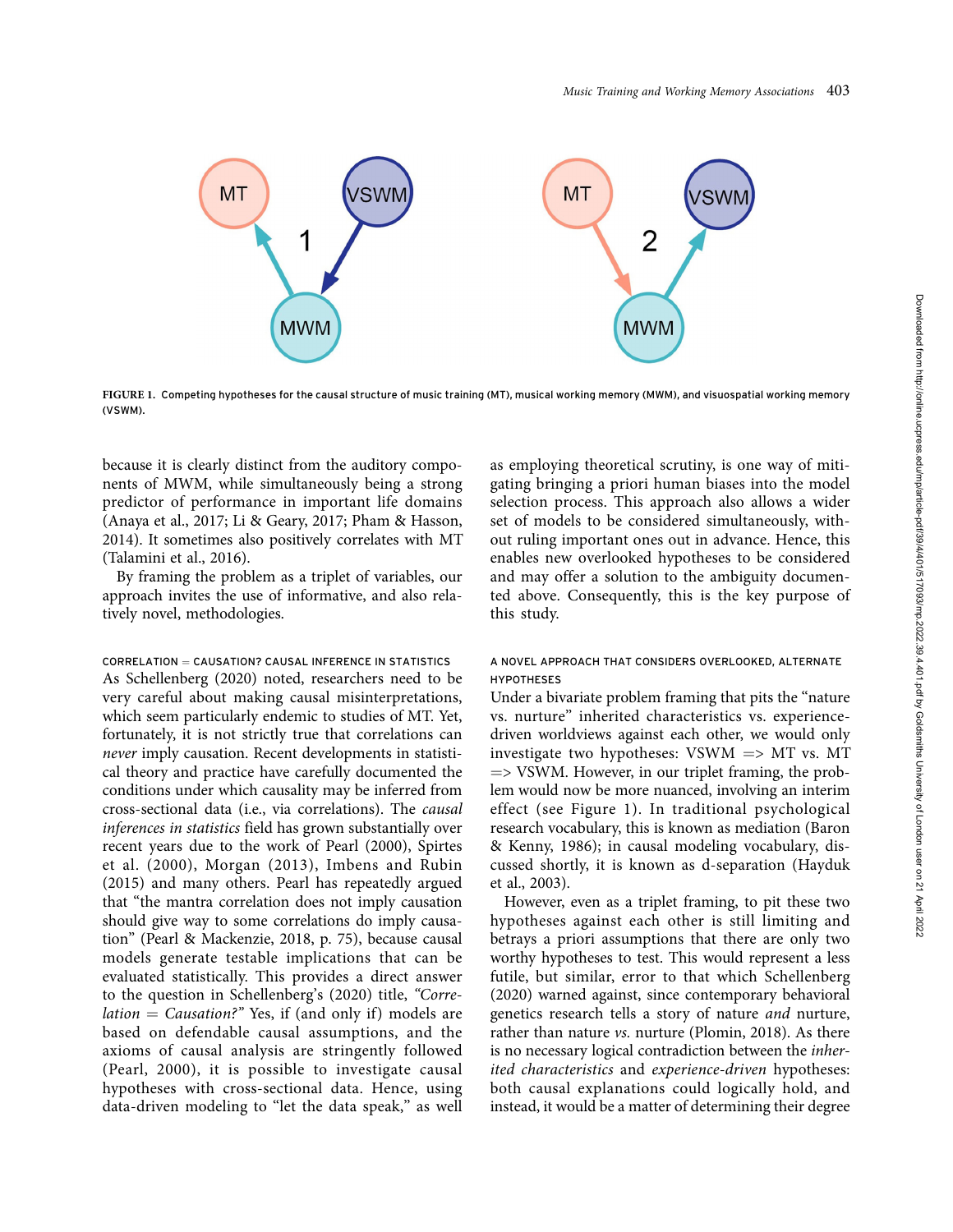

FIGURE 2. A novel hypothesis: the independent causes hypothesis (Model 3).

of relevance. In other words, a priori, it is logically plausible that concurrently A) nonmusical WM faculties, such as VSWM, support MWM, and B) MT is a factor that causally improves MWM faculties. Similar to mediation, a consequence of such a hypothesis is that the variables VSWM and MT need not be directly related to each other but can be related only via their relationship with MWM. We could call such a hypothesis, the ''independent causes hypothesis'' (model 3), which outlines the fact that MT and VSWM are only related, conditional on MWM, and both independently influence it (see Figure 2). However, note that, empirically, such a hypothesis is questioned by the documentation of positive correlations between WM and MT (Talamini et al., 2016, 2017), which should not be found under this causal structure. Nonetheless, model 3 represents one example of many such possible alternate models of the way MT, VSWM and MWM could interact. We spell these models out in Figure 4. and discuss some other alternatives later.

Model 3 and other similar models are of particular interest because of their "V" pattern. Fortunately, the pattern of correlational relationships that would underly this hypothesis, known in the causal modeling literature as a V-structure (Elwert, 2013), is one of the only mathematically proven correlational dependencies that can imply a causation (Pearl, 2009). Furthermore, if found in real data, it would suggest that there is no contradiction between the experience-driven and prior dispositions hypotheses. The next section of this paper presents the mentioned concepts of d-separation and Vstructures in more detail to help the unfamiliar reader understand the causal modeling framework, and hence, the design of our study.

## A MINI CAUSAL MODELING PRIMER FOR PSYCHOLOGICAL **RESEARCH**

Like structural equation modeling (SEM), Pearl's causal modeling theory (2000, 2009) employs graph theory to represent causal relationships visually but expands on traditional SEM terminology and concepts. In causal modeling theory, and graph theory more generally, a graph that hypothesizes causal relationships between variables and contains no feedback loop between them is called a directed acyclic graph (DAG; see Shrier & Platt, 2008, for a biomedical application). Figure 4 shows the possible a priori hypotheses represented as DAGs. Next, our analysis requires briefly outlining two concepts that are potentially less well known to the general psychological community: d-separation and collider/V-structures (for an extended but still very accessible introduction see Elwert, 2013).

D-separation is effectively equivalent to partial correlation, asking whether two variables (X and Y) become statistically independent given another variable or set of variables (Z). If X and Y become unrelated given Z, they are said to be d-separated. As suggested by the term dseparation, which stands for directional-separation, this has a causal implication: if the relationship of X and Y can be accounted for by Z, then there is no direct causal effect of X on Y, allowing any direct causal path between X and Y to be removed (Hayduk et al., 2003). Under this circumstance, Z is said to fully mediate the effect of X and Y and this is effectively equivalent to the traditional psychological methodological notion of mediation (Baron & Kenny, 1986).

The second causal tool we employ is a search for V-structures (or ''colliders''). Pearl (2017) calls V-structures a ''gift from God'' because they imply causality. AV-structure occurs when two uncorrelated variables become correlated after adjusting for a third variable (Pearl et al., 2016; Tian & Pearl, 2013). Figure 3 visually displays the pattern of bivariate and partial correlations required to produce a V-structure: A) the bivariate correlations suggest X and Z are not significantly related, but X and Y are significantly related, and Y and Z are significantly related; B) the partial correlations find X and Z to be related conditional on Y. The pattern of bivariate and partial correlations in A and B respectively imply that X and Z cause Y but are unrelated with each other.<sup>1</sup> It is worth emphasizing that it is only the emergence of this special class of dependencies that would identify a unique causal solution. In other

<sup>&</sup>lt;sup>1</sup> Classical suppression in a regression produces a similar pattern of partial regression coefficients, except with X and Y not being significantly correlated (e.g., Lewis & Escobar, 1986).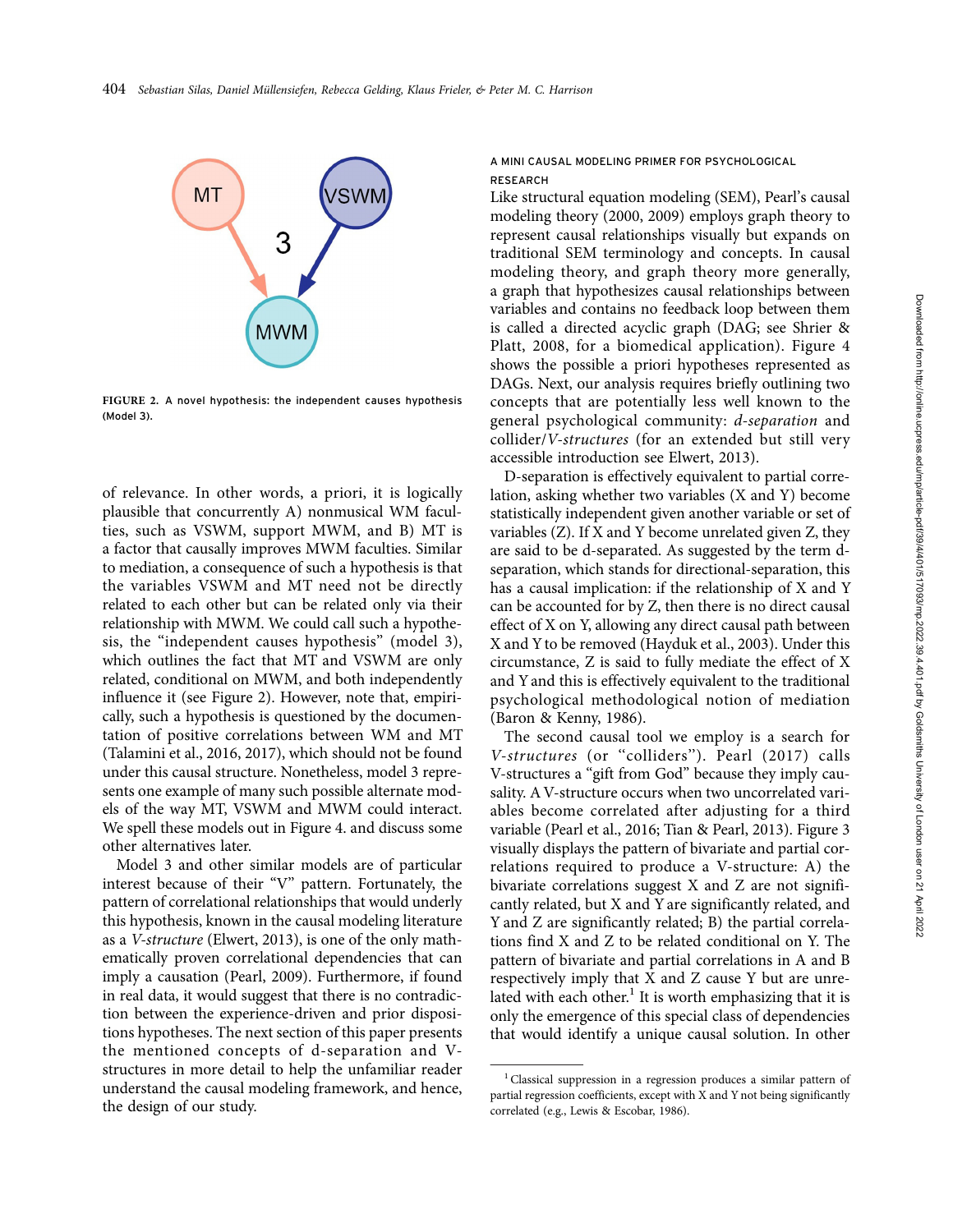

FIGURE 3. Graph showing the pattern of bivariate and partial correlations required to produce a V-structure.



FIGURE 4. All possible directed acyclic graphs representing causal relationships between visuospatial working memory (VSWM), musical working memory (MWM), and music training (MT) where all factors are related causally in some form. The models which are eventually selected are highlighted.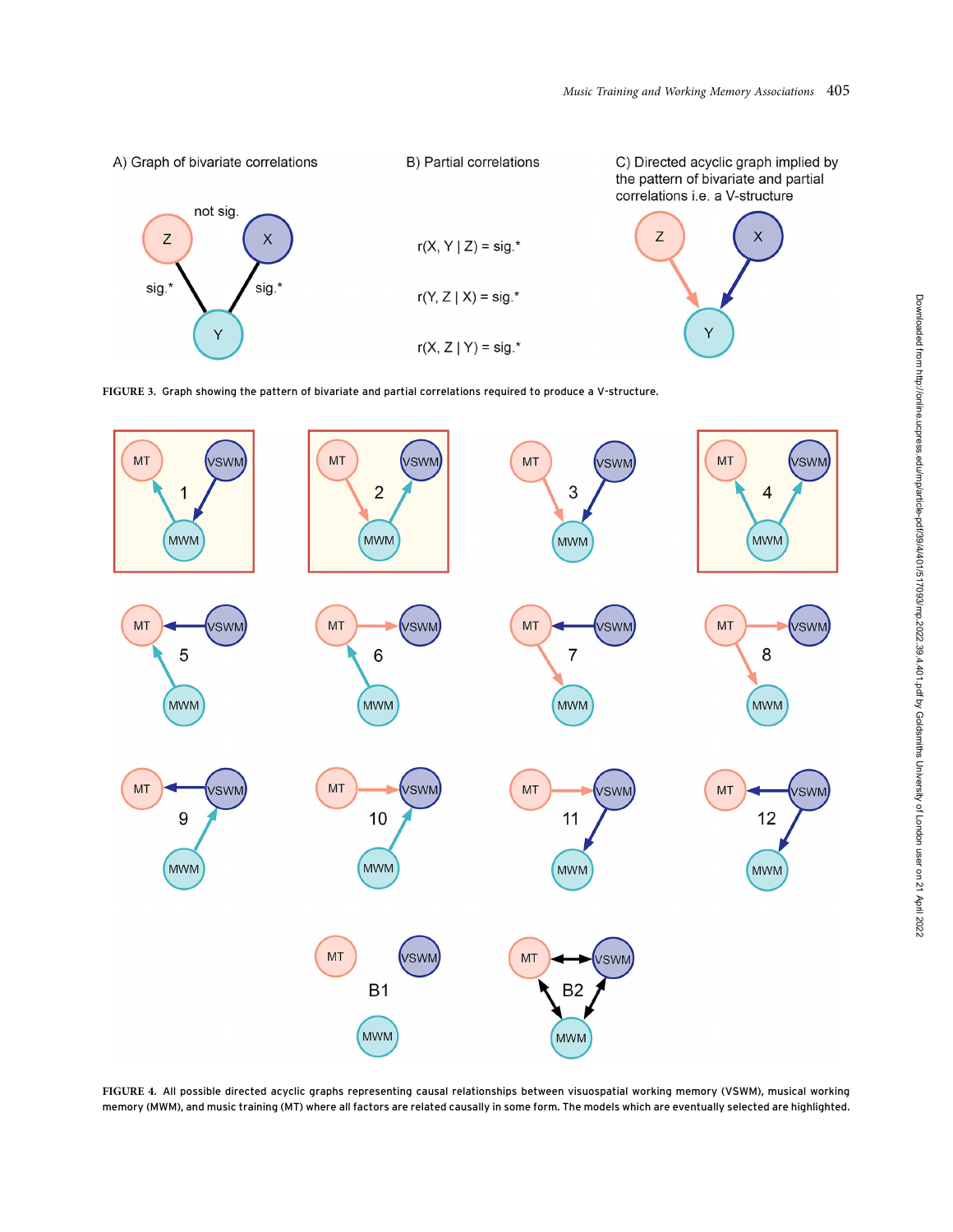words, other non-V-structure causal scenarios such as models 1 and 2 (see Figure 1) cannot be detected by this method.

To understand why this is so, consider an intuitive and musical example that helps to grasp the logic of a V-structure. Two factors that often account for enrollment in a school for gifted children are either A) musical talent or B) sports talent. In the general population, musical talent and sports talent are unrelated. However, within the school, musical talent and sports talent would be negatively correlated. In other words, if you know a person is a good hockey player and enrolled at the school, you can be fairly sure that her musical talent will be comparatively low! Hence, musical talent and sports talent become related conditional on enrollment status and one "explains away" the other (Pearl & Mackenzie, 2018). Assuming there are no confounding variables, finding empirically that musical talent and sports talent become related conditional on enrollment in a gifted school would respectively imply that sports talent and musical talent cause school enrollment and rule out other possible causal trajectories between the three variables: other causal patterns would give rise to another set of correlational dependencies.

In summary, in an empirical dataset, from the pattern of partial correlations, d-separation can tell us which two variables are directly related to each other after taking the influence of other variables into account. Additionally, from the pattern of bivariate and partial correlations we might be able to identify V-structures in triples of variables that would allow us to assign directional paths to the relationships between variables.

## METHODOLOGICAL BENEFITS AND LIMITATIONS TO THE CAUSAL MODELING APPROACH

It is worth briefly considering some benefits of the causal modeling approach as well as its limitations. First, as mentioned, an issue with the approach that considers only models 1 vs. 2 is that it a priori rules out many other possible candidates and hence implies a strong assumption with a comparatively weak foundation. The ability to investigate other causal models, such as model 3 discussed earlier, was a key motivation for this research. But not only does the causal modeling approach allow us to consider this single overlooked hypothesis, it widens the hypothesis space of our question from the 2 directional hypotheses assumed in previous approaches to twelve by not ruling out any other models a priori. This gives all the same ability to be discovered in real data (see Figure 4). For instance, there are two other V-structures that are possible under our

problem framing, only these seem marginally less likely. However, simply because we consider them less likely, our approach does not rule them out in the first place. Hence, due to the consequence of this method widening the hypothesis space and becoming more data-driven in nature, it may offer a novel solution to the ambiguous causal problem. Furthermore, while all the models enumerated in Figure 4 could be tested against each other using measures of global model fit (i.e., structural equation modeling), constraint-based causal modeling rules out many candidates beforehand which safeguards against assessing the fit of models that are causally implausible.

Second, since MT is regarded as the formal pursuit of acquiring musical skills, which is often intense and undertaken over longer time periods (Lehmann et al., 2007), potential transfer effects are generally thought to take place over months or years (Hyde et al., 2009). Consequently, employing experimental or quasiexperimental methods or even randomized control trials (the ''gold standard'' of making causal claims; Jones & Podolsky, 2015) to establish causal relationships between MT and other abilities becomes complex and expensive and such research is relatively scarce. Hence, in lieu of more longitudinal research, replicated in multiple settings, causal modeling would provide some tentative suggestions and potentially allow us to diagnose methodological issues (e.g., overlooking hypotheses a priori) before collecting data longitudinally.

A key limitation with the approach is the fact that, as Pearl points out, "data [alone] are profoundly dumb" (Pearl & Mackenzie, 2018, p. 6). Hence, data need to be supplemented by causal assumptions derived from substantial theory available in a research domain. Consequently, the data-driven approach is no panacea, and it is important to subject any statistically plausible models to theoretical scrutiny to avoid being theoryblind. Furthermore, the models that result from causal analysis should eventually be confirmed by longitudinal studies; though as noted, causal analysis may allow issues to be identified, as well as novel plausible hypotheses to be generated, in advance of longitudinal data collection.

#### THE PRESENT STUDY

The main purpose of this study is to reinvestigate the plausibility of previously overlooked hypotheses regarding the relationship between MT and nonmusical variables, such as VSWM, reframed as a triplet of variables that includes tests of musical memory. We hence seek to rule out ways the variables MT, VSWM,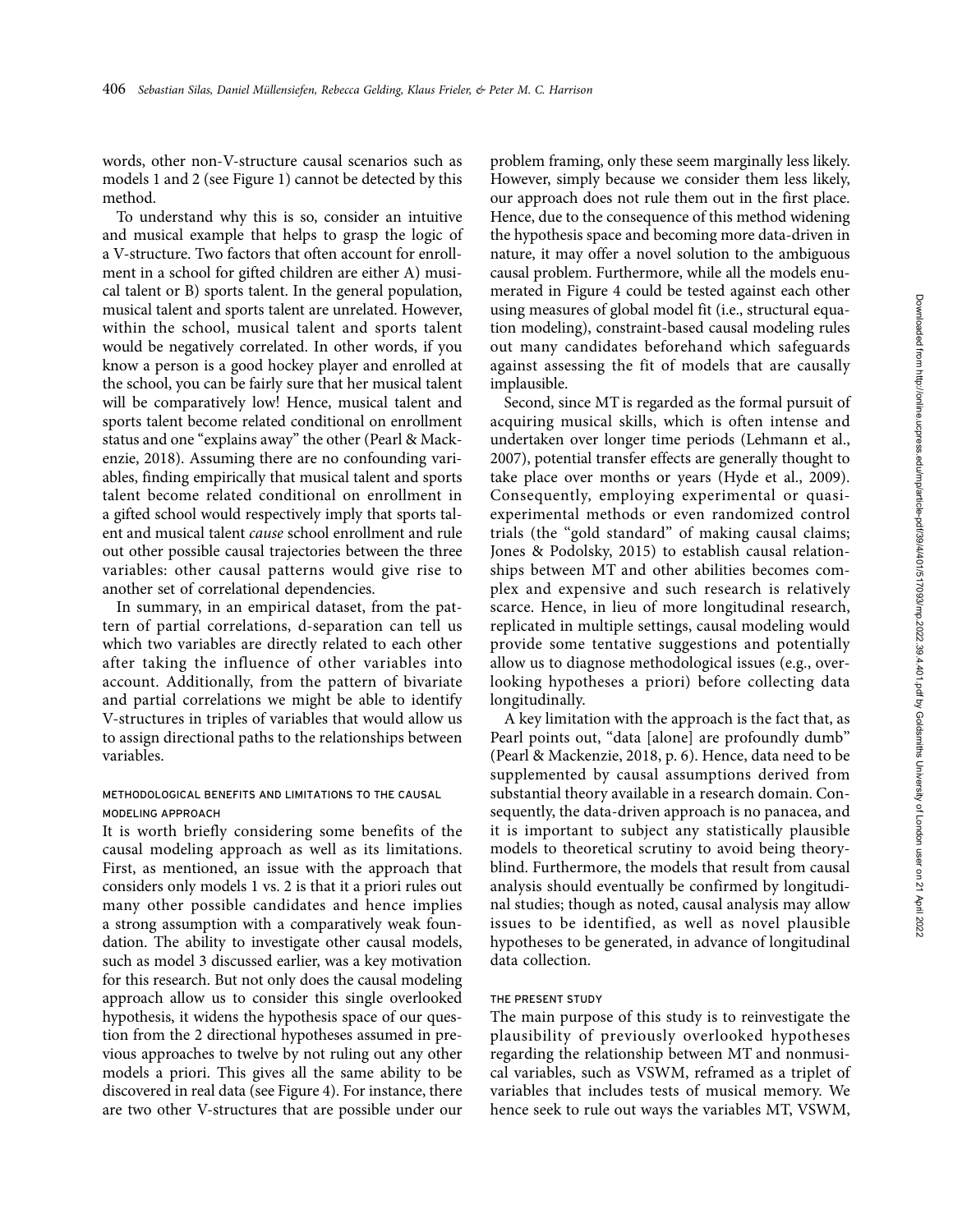and MWM could interact and narrow down our wide a priori model set. In the best case scenario of finding a V-structure, we may be able to reason for a unique causal solution that may help solve the ambiguities discussed.

To attempt to identify the most plausible causal relationships between VSWM, MWM, and MT, we used a latent variable approach. For similar approaches see Visser et al. (2006) and Okada and Slevc (2018). The use of causal discovery tools to identify the possible causal directions between latent variables from cross-sectional data, and to discard causal relationships that do not have empirical support from the data, is still fairly novel in the analysis of behavioral psychological data. For initial work in this area see Moffa et al. (2017) and McNally (2016).

In our approach, first, we seek to validate a measurement model consisting of two sets of manifest variables thought to measure the latent variables VSWM and MWM; as well as a single measured variable to represent the latent variable MT. Then, using causal modeling, we attempt to identify a single causal model which explains the relationships between these variables based on the pattern of bivariate and partial correlations in our cross-sectional dataset.

#### **HYPOTHESES**

In Figure 4, we outline all the possible DAGs as hypotheses where each of the factors is related to at least one other factor in a directional manner. There are 12 such possible directed acyclic models which could explain the causal relationships between VSWM, MWM, and MT. Since the literature already suggests that MWM, VSWM, and MT are significantly related to one another (Anaya et al., 2017; Suárez et al., 2016; Talamini et al., 2016), we intend to go further and obtain a more precise causal explanation of the relationships. Hence, model B1 represents a hard null model, with no relationships between the factors at all, and model B2 represents a soft null model where the factors are all related as previously observed, but nondirectionally. All other models represent alternative hypotheses which are not ruled out a priori.

Models 1, 2, and 3 (the prior dispositions, the experience driven, and the independent causes hypotheses, respectively) have already been discussed. For the sake of brevity, we cannot discuss all the theoretical positions corresponding to the other nine models. Consequently, other than the three positions discussed, we limit ourselves to discussing one more model, model 4, and its related models, which we deemed implausible a priori.

Any model, such as model 4, which holds that MWM precedes VSWM causally seems unlikely. In terms of cognitive evolution, it is implausible that a specialized system would precede or support a more general one (Overmann et al., 2013), i.e., that individuals develop a specialized psychological system (e.g., MWM for handling musical symbols) which precedes the development of a general system (e.g., VSWM for generally handling visual information). Moreover, while some evolutionary psychologists argue for the importance of musical development in humans (Brown, 2017; Tarr et al., 2014), there is no compelling reason to suggest that musical abilities were more important to survival and reproduction than basic faculties such as VSWM (Overmann et al., 2013). Hence, these models, and some others, seem implausible, but we nonetheless allow them to be subjected to statistical scrutiny, with the condition that we discuss any remaining model's meaning and theoretical plausibility.

Other than model 3, note that, since they are Vstructures, models 5 and 10 could also offer a unique causal solution that is detectable by our method, only we deem them to be less theoretically plausible. Furthermore, models that are unidirectional (e.g., models 1, 2, 6, etc.) cannot be individually detected by causal modeling since they do not comprise a V-structure. Hence, to argue for a unique causal solution, one of models 3, 5 or 10 must hold true. Otherwise, there will be a narrowed down set of models, leaving causal ambiguity.

## Method

To measure the three latent variables, we tested participants on a battery of tasks and hypothesized how these would load onto the three factors. This constitutes our measurement model, which is described after the tasks below.

#### PARTICIPANTS

We recruited 148 participants aged 18–50 (to avoid strong effects of cognitive decline of older participants; Salthouse, 2009), and heterogenous on MT, through social media and on-campus advertising at Goldsmiths' College, London, United Kingdom, and Macquarie University, Sydney, Australia, to complete the task battery described below. The resulting sample had a mean age of 26.4 ( $SD = 7.7$ ) and consisted of 88 females and 56 males (the age and gender of four participants was missing for unknown reasons). Eleven participants received course credits in exchange for their participation. All other participants received a small monetary compensation. Recruitment was predominantly from among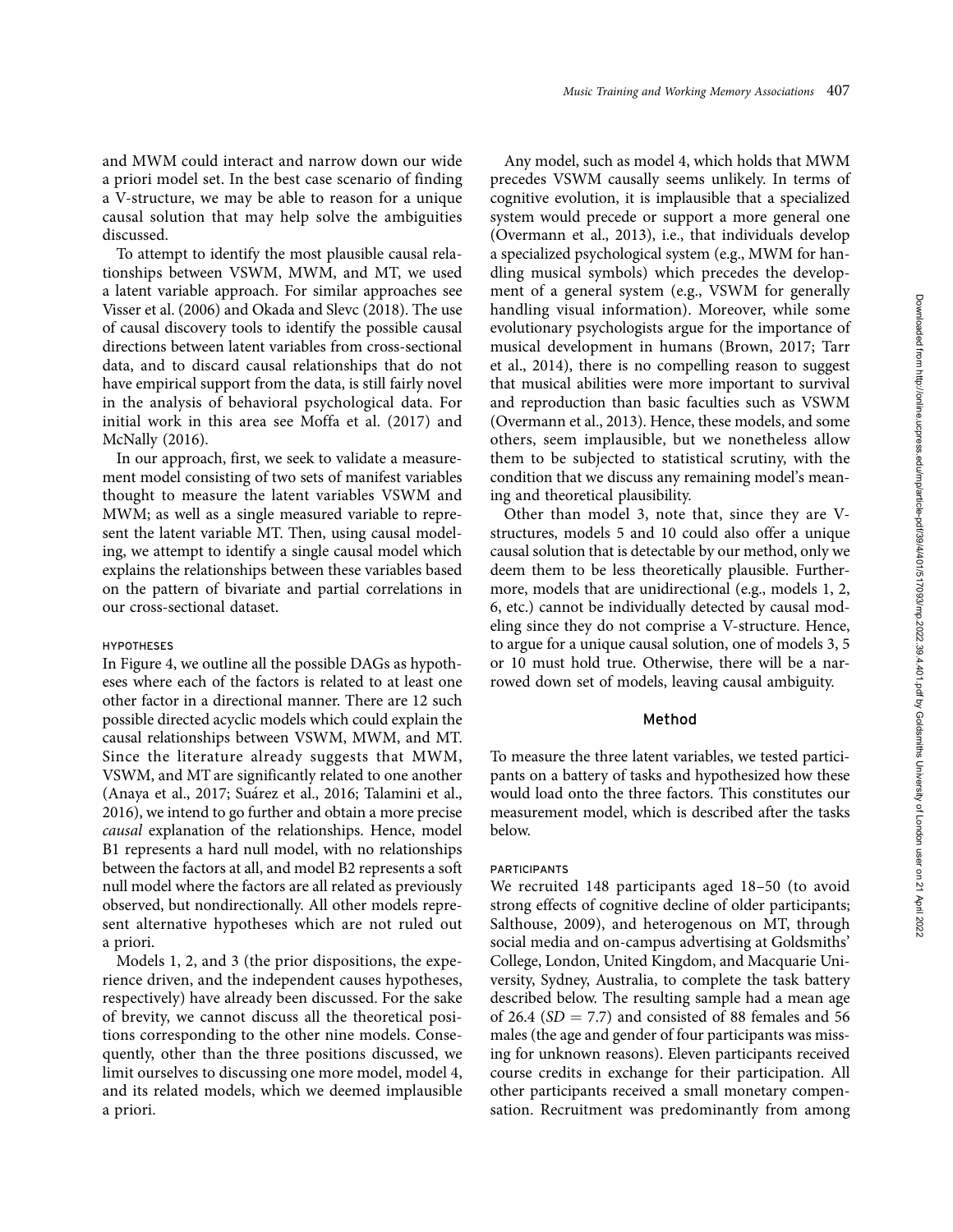the Goldsmiths and Macquarie student communities but there was also a proportion of participants recruited from off-campus. The study was granted ethical consent by both Goldsmiths' and Macquarie University ethical approval bodies and participants were free to opt out at any time. See the Appendix for descriptive statistics.

#### WORKING MEMORY (WM) TASKS

The construct of WM is defined as the ability to simultaneously store and actively transform information (Baddeley & Hitch, 1974). It is primarily concerned with transient and short-term phenomena as well as projection across time (Fuster, 1997). In this sense, WM is usually described as a more dynamical construct (Simmering & Perone, 2013), which is dissociable from the otherwise static-natured construct of intelligence (Alloway & Alloway, 2010). It is even argued to be the limited-capacity system that underlies and constrains intelligence, and hence has been referred to as an ultimate cognitive primitive (Alloway & Alloway, 2013). Since the following six tests (or "tasks" as they are often known as in the WM literature), all reflect the dynamical and transient storage and manipulation of stimuli, we operationalize them as measuring WM.

All of our tasks yield item response theory (IRT) scores, which are the main output of modern test theory (Embretson & Reise, 2000).

#### VSWM TASKS

VSWM tasks are designed to measure the visuospatial scratchpad element of Baddeley's (2000) WM model. In our three VSWM tasks, Jack and Jill (JaJ), Memory Updating Figural (MUF), and Backwards Digit Span (BDS), the common uniting element is a strong emphasis on transiently remembering and manipulating something presented in the visual domain.

## Jack and Jill (JaJ)

JaJ (Silas et al., 2022) measures VSWM capacity based on a dual task paradigm and is similar to earlier versions of visuospatial dual task paradigms (e.g., Alloway, Gathercole, Kirkwood, & Elliott, 2008; Shah & Miyake, 1996). Participants must hold multiple spatial locations on a hexagon in WM while answering an unrelated question for each location point shown. Two characters, Jack and Jill, are presented, both holding a ball in one of their hands. For each image, participants have to: 1) decide whether Jack holds the ball in the same hand as Jill, and 2) remember the position of Jack's ball on the hexagon of dots. At the end of each sequence, participants must indicate the position of the balls in the correct order. The task had 14 trials with the length of sequences increasing and hence becoming more difficult. IRT scores for the JaJ task were generated online using the R package psychTestR v2.13.2 (Harrison, 2020) according to an underlying explanatory IRT model (Silas et al., 2022).

## Memory Updating Figural (MUF)

The MUF task is a VSWM task similar to the Salthouse et al. (1991) task and is, more specifically, a reimplementation Vock and Holling's (2008) VSWM task. Participants were presented a variable number of rectangles where dots could appear in any corner for 1.5 seconds at a time, followed by arrows pointing to other corners of the same rectangles. Participants had to remember the various dot locations, imagine where the dots would move to based upon the arrows shown and click in the corners of empty rectangles indicating the final position of each dot. The task comprised 14 items increasing in difficulty based on the number of mental operations to be completed. We could not use previous IRT models for this task because they were constructed using a different task battery and a sample of children, and therefore would likely not produce realistic scores in the context of our analysis. Consequently, we computed post hoc IRT scores for each participant based on sum scores and using the Rasch psychometric model. A Pearson's product-moment correlation of the sum scores with the IRT scores yielded a strong correlation  $(r = .98, p < .01)$ , indicating a high level of consistency between the classical test theory and IRT scoring methods.

#### Backwards Digit Span (BDS)

BDS tasks represent a classic measure of WM (Case & Globerson, 1974). Participants must remember an ordered sequence of digits, mentally reverse it, and enter the reversed sequence by clicking the numbers on a keypad. We reimplemented the version used by Vock and Holling (2008), which consisted of 12 trials of increasing difficulty using sequences of four to seven digits length. Since all stimuli were presented in the visual domain and responding involved clicking digits on a visually displayed keypad that spatially organized the digits, we consider this a visuospatial BDS task. Previous item response theory (IRT) models for this task could not be used as they were constructed based on their inclusion in another battery of tasks (as explained above). We computed IRT scores for each participant by fitting a Rasch psychometric model to the collected data. A Pearson's product-moment correlation of the sum scores with the IRT scores yielded a very strong correlation ( $r = .99$ ,  $p < .01$ ), indicating a high level of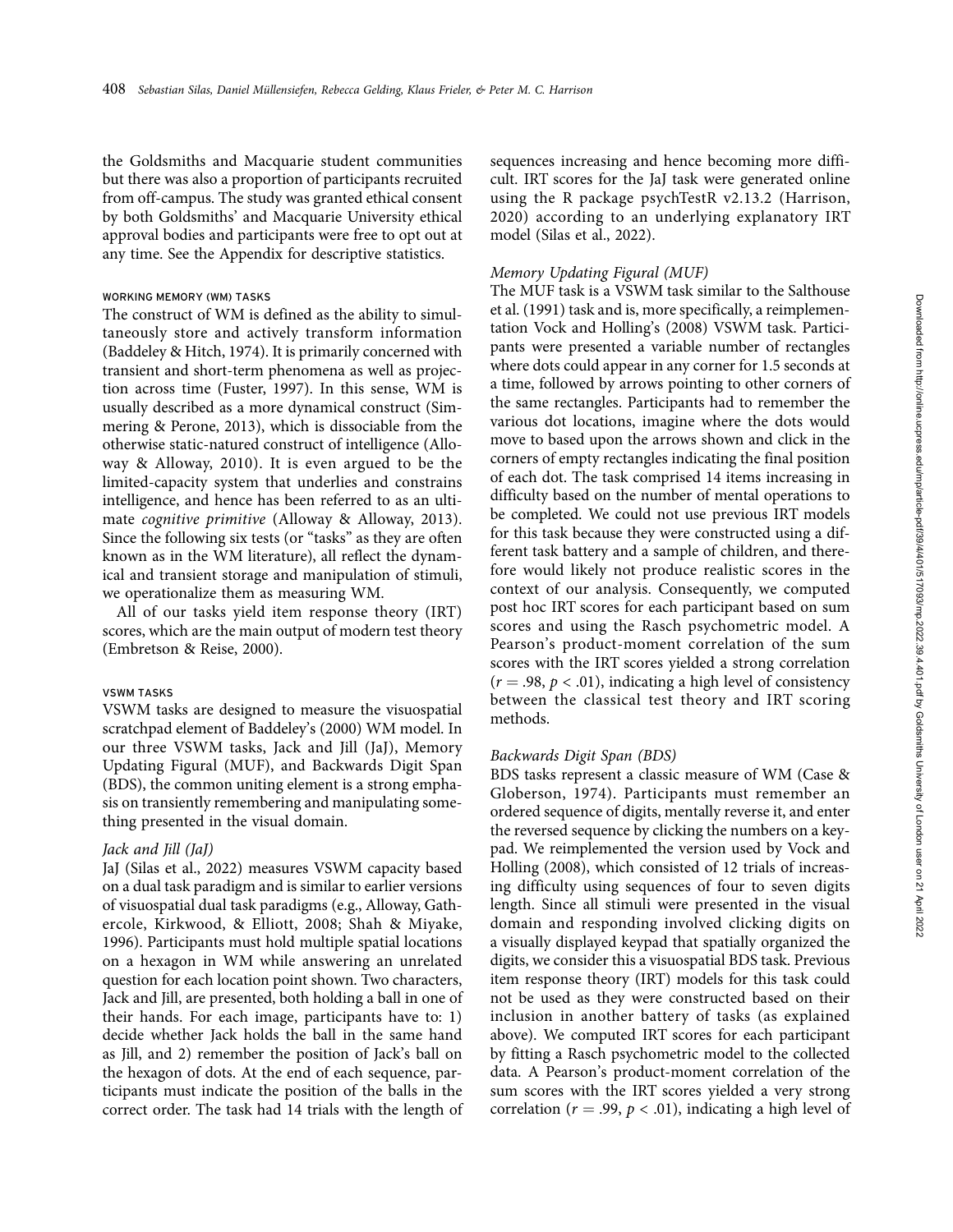consistency between the classical test theory and IRT scoring methods.

#### MWM TASKS

MWM tasks are designed to measure music-specific WM abilities that have been argued to not be sufficiently explained by the widely accepted Baddeley and Broadbent (1983) model (e.g., see Berz, 1995). Since many people do not engage in developing musical expertise (unlike VSWM, which any sighted person, and perhaps nonsighted persons too, must naturally develop), it has been argued that such WM systems represent a different class of WM called long-term working memory (Ericsson & Kintsch, 1995), which particularly relies on experience-driven and domainspecific training.

Music-specific ability tests should concern musical, rather than simply auditory, stimuli. Musical features are more sophisticated than auditory, involving a knowledge of syntax and structure (e.g., in the realms of rhythm, harmony, and melody). For example, our Melodic Discrimination Test (MDT) uses pastiche Irish folksong melodies, and so knowledge of the diatonic scale and Western melodic transition probabilities should help memory. In our three MWM tasks, Rhythm Ability Test (RAT), Melodic Discrimination Test (MDT), and Pitch Image Arrow Task (PIAT), the common uniting element is a strong emphasis on transiently remembering and manipulating phenomena which are musical (with melodic, harmonic, or rhythmic qualities).

## Rhythm Ability Test (RAT)

The RAT (Müllensiefen et al., 2019) measures memory for non-pitched rhythmic stimuli and is related to the musical sequence transcription task described by Zuk et al., (2013). Each trial plays a rhythmic pattern of high frequency claps and low frequency bass drum kicks. Afterwards, visual representations of four different rhythms are shown with light blue squares representing claps on a top row and dark blue squares representing bass drum kicks on a bottom row. Participants must click the visual representation that corresponds to the rhythmic pattern they heard. The test comprised 16 trials of increasing difficulty as a function of number of rhythmic events, the complexity of the rhythm, and the similarity of the target sequence to the three lures. IRT scores for the RAT task were generated using the R package psychTestRCAT v1.0.2 (Harrison, 2018) according to an underlying explanatory IRT model (MacGregor, Müllensiefen, Fiedler, Andrade, Forth, & Frieler, 2022). The RAT can be considered a WM task because

it requires transiently holding information in memory and mentally transforming stimuli from musical to visual modalities.

## Melodic Discrimination Test (MDT)

We assessed melodic discrimination ability using the adaptive MDT (Harrison et al., 2017). This test uses a 3-AFC response paradigm with each item consisting of three versions of a melody played at different transpositions in pitch (for example: first: D major, second: Eb major, third: E major). Two of these versions are always identical and one is always different. The participant's task is to identify the nonidentical melody, but to ignore transpositions between versions. The version of the MDT used in this study comprised 20 items using an adaptive procedure (Harrison et al., 2017). IRT scores for the MDT task were generated online using the R package psychTestRCAT v1.0.2 (Harrison, 2018) according to the underlying IRT model described in Harrison et al. (2017). Based on the process model described in Harrison et al., (2017), the MDT can be considered a WM task.

## Pitch Imagery Arrow Task (PIAT)

The PIAT has been established as a valid and reliable measure of musical imagery, the ability to mentally represent and transform pitch (Gelding et al., 2020). Participants hear a tonal context comprising of an ascending major scale followed by the tonic of the scale. Starting from the tonic or dominant, a series of notes are played going either up or down one note in the major scale. Arrows that match the direction (up or down) of the change in tonal sequence are presented simultaneously. After a variable number of times, the audio cue ceases, leaving just the presentation of the arrows. The participant must imagine a continued progression along the scale as guided by the arrows, but with no further audible reference. At the end of a trial, a probe tone is played. The participant indicates whether this tone matched the tone they were imagining. A correct response requires identifying the correct place to end up in the scale based on the arrow indications. The task was adaptive. IRT scores for the PIAT task were generated online using the R package psychTestRCAT v1.0.2 (Harrison, 2018) according to the underlying explanatory IRT model (Gelding et al., 2020).

## MT Measure (Gold-MSI)

MT involves the development of skills such as performing, memorizing, composing, sight-reading, and the aural identification of music (Lehmann et al., 2007). People who have developed expertise in music are often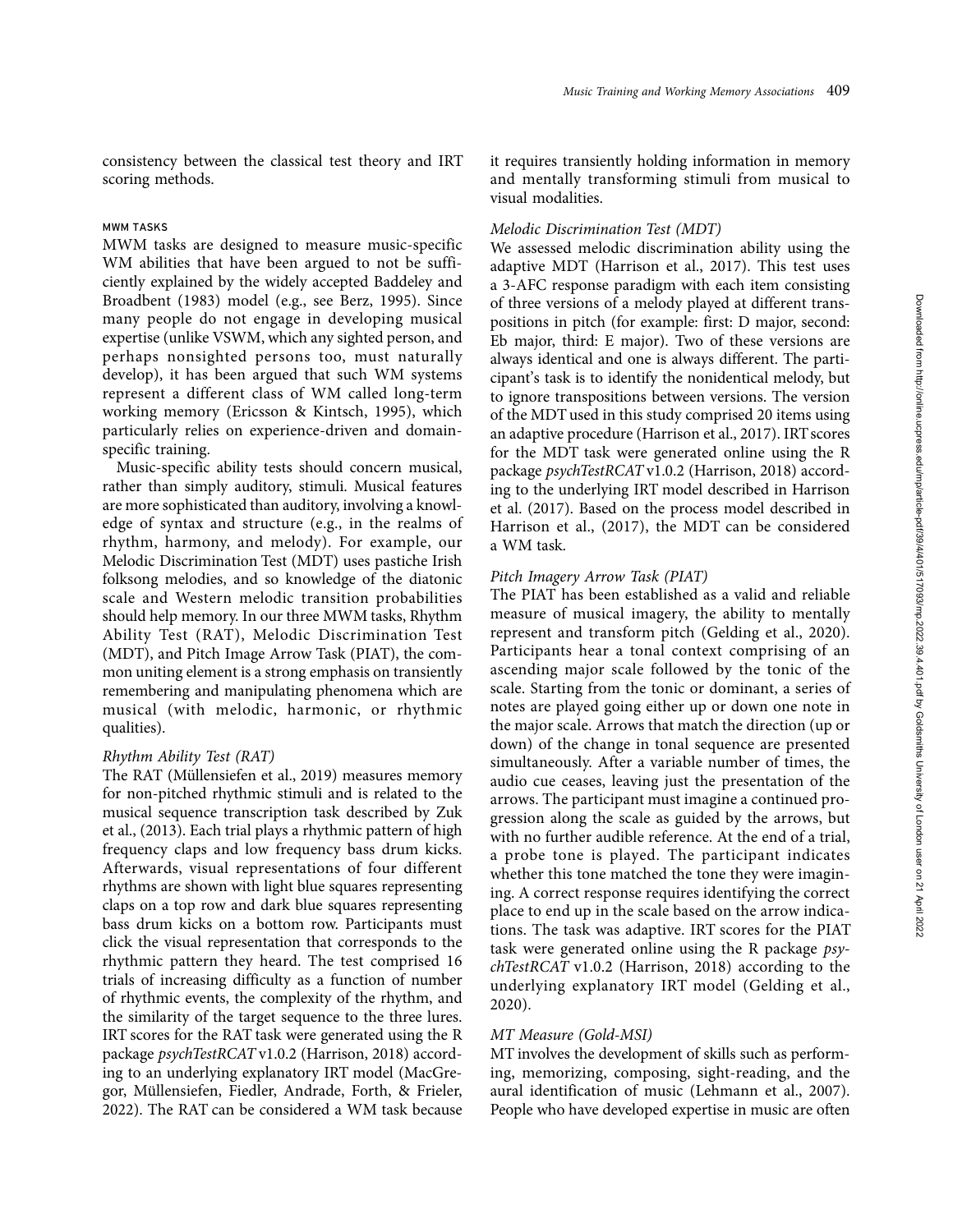

FIGURE 5. Measurement model for the VSWM (visuospatial working memory), musical working memory (MWM), and music training (MT) latent variables. Latent variables are shown in circles and measured indicators in squares. Arrows pointing from latent variables to measured indicators represent factor loadings and arrows pointing up towards measured indicators represent measurement error values.

referred to as ''musicians'' in the literature, although this is a somewhat artificial construct, as MT can be measured on a continuous scale without dichotomization (Müllensiefen et al., 2014). The MT latent variable was defined using the score yielded from the Gold-MSI's 7 item MT subscale as the single manifest indicator of latent MT, together with its measurement error (derived from its internal reliability as estimated in Müllensiefen et al., 2014). Defining a latent construct by a single indicator has the advantage that the known measurement error can be considered. For more on the practice of single indicator variables see Hayduk and Littvay (2012).

## MEASUREMENT MODEL

We specified a measurement model with three VSWM tasks (Jack and Jill, JAJ; Memory Updating Figural, MUF; Backwards Digit Span, BDS) to load onto the VSWM factor and three MWM tasks (Rhythm Ability Test, RAT; Melodic Discrimination Test, MDT; Pitch Imagery Arrow Task, PIAT) to load onto the MWM factor. MT was measured using the MT subscale of the Gold-MSI self-report inventory. Its measurement error was specified based on the empirical reliability ( $\alpha$  = .903) as reported in Müllensiefen et al. (2014). All measures produced continuous scores. The MUF and Gold-MSI tasks were implemented in Qualtrics (Qualtrics, 2018) whereas the BDS, JAJ, RAT, PIAT, and MDT tasks were implemented using the R package psychTestR v2.13.2 (Harrison, 2020). Figure 5 shows a diagram of the measurement model with the empirical loadings derived from the subsequent analyses.

#### PROCEDURE

All participants completed the task battery under quiet laboratory conditions in individual test cubicles. Each task was presented inside of an internet browser and had an introduction as well as example and/or training trials. A researcher was available at all times to answer questions or help with technical difficulties. The order of tasks taken was identical for all participants: BDS, MUF, JaJ, RAT, MDT, PIAT, Gold-MSI. Participants required an average of approximately 60 minutes to complete the full battery.

#### DATA ANALYSIS

Our analysis consists of three fundamental steps:

- 1. Assess the measurement models of the VSWM and MWM latent variables using exploratory factor analysis and generate factor scores.
- 2. Assess the pattern of correlations and partial correlations between the MWM, VSWM, and MT factors to: A) apply the rules of d-separation and evaluate whether edges can be removed from a fully connected causal graph, and B) assess whether Vstructures emerge. This process should whittle down the candidate model set (Figure 4) to a smaller number of models but hopefully identify a single V-structure model.
- 3. A) Fit a SEM (which accounts for the measurement model and the relationships between the latent variables simultaneously) to the observed data based on the results of step 2.

B) Assess global model fit and statistical significance.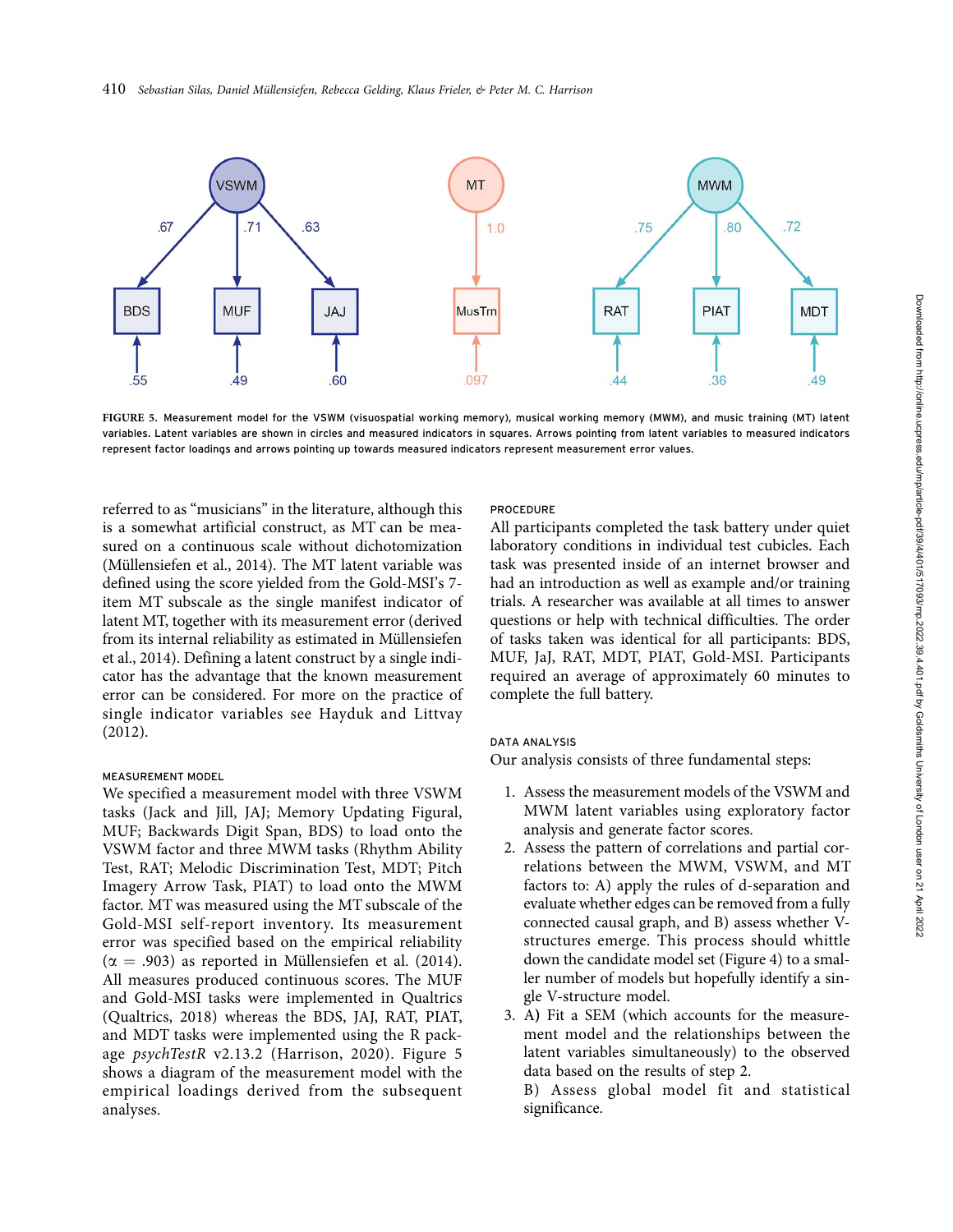|             |                           |    | <b>VSWM</b> |                     |                    |                      | <b>MWM</b>           |                      |  |
|-------------|---------------------------|----|-------------|---------------------|--------------------|----------------------|----------------------|----------------------|--|
|             |                           | MT | <b>BDS</b>  | <b>MUF</b>          | JaJ                | <b>RAT</b>           | <b>PIAT</b>          | <b>MDT</b>           |  |
|             | MT<br><b>BDS</b>          |    | $.28**$     | $.31**$<br>$.53***$ | $.23*$<br>$.38***$ | $.46***$<br>$.40***$ | $.57***$<br>$.42***$ | $.52***$<br>$.30**$  |  |
| <b>VSWM</b> | <b>MUF</b><br>JaJ         |    |             |                     | $.47***$           | $.46***$<br>$.53***$ | $.42***$<br>$.46***$ | $.29**$<br>$.32**$   |  |
| <b>MWM</b>  | <b>RAT</b><br><b>PIAT</b> |    |             |                     |                    |                      | $.54***$             | $.58***$<br>$.56***$ |  |
|             | <b>MDT</b>                |    |             |                     |                    |                      |                      |                      |  |

#### TABLE 1. Pairwise Correlations of All Tasks

Note: Significance is denoted as  $p < .05 \times p < .01 \times p < .001$ 

TABLE 2. Exploratory Factor Analysis Results for the VSWM and MWM Factors

|             | VSWM                  |     |     | <b>MWM</b>  |                       |     |       |
|-------------|-----------------------|-----|-----|-------------|-----------------------|-----|-------|
| <b>Task</b> | <b>Factor loading</b> | ш   |     | <b>Task</b> | <b>Factor loading</b> |     | $u^2$ |
| <b>BDS</b>  | .66                   | .43 | .57 | <b>RAT</b>  | .75                   | .56 | .44   |
| <b>MUF</b>  | $.80\,$               | .64 | .36 | <b>PIAT</b> | .72                   | .52 | .48   |
| JaJ         | .58                   | .34 | .66 | <b>MDT</b>  | .78                   | .61 | .39   |

#### Results

(see Table 1). All scores correlated significantly (all p values < .05 after correcting for multiple comparisons TABLE 3. Bivariate Correlations of VSWM, MWM and MT Factors

## BIVARIATE CORRELATIONS First, we assessed the correlations between all measures

|                           | <b>VSWM</b> | <b>MWM</b> | <b>MT</b>            |
|---------------------------|-------------|------------|----------------------|
| <b>VSWM</b><br><b>MWM</b> |             | $.54***$   | $.36***$<br>$.63***$ |

Note: Significance is denoted as  $np < .05$  \*\* $p < .01$  \*\*\* $p < .001$ 

using Holm's procedure). The correlations between the VSWM tasks were moderate ( $r = .38$  to .53), as were the correlations between the MWM tasks ( $r = .54$  to .58). MT showed moderate correlations with the MWM tasks  $(r = .46 \text{ to } .57)$ , and small to moderate correlations with the VSWM tasks ( $r = .23$  to .31). The VSWM and MWM tasks had small to moderate correlations with each other ( $r = .29$  to .53).

## FACTOR ANALYSES

The hypothesized measurement models for the VSWM and MWM factors were assessed with two independent minimum residual exploratory factor analyses. All factor loadings were > .50 for the VSWM factor and > .70 for the MWM factor, which indicated that the tasks/ items represented the factors well (see Table 2). The VSWM latent variable explained 47% of the variance in the observed VSWM task scores while the MWM latent variable explained 56% of the variance in the observed MWM task scores. Factor scores were extracted for each participant on each variable.

We then assessed the pairwise relationships of the extracted VSWM, MWM, and MT factor scores using Pearson's correlation coefficient (see Table 3). All factors correlated significantly with each other (all  $p$  values  $< .001$  after correcting for multiple comparisons using Holm's procedure). The relationships between MT and MWM  $(r = .63)$  and MWM and VSWM ( $r = .54$ ) were substantial and the relationship between MT and VSWM  $(r = .36)$  was moderate. Consequently, on the basis of pairwise correlations alone, null model B1, which posits no correlations between the factors, can be rejected. $<sup>2</sup>$ </sup>

As outlined above, the comparison of correlations and partial correlations allows us to manually assess d-separation and V-structures. The pattern of correlations and partial correlations between the VSWM, MWM, and MT factors reveals that, while all three factors are significantly related as bivariate

 $^2$  Despite the cross-correlations between VSWM and MWM after extraction via our method of two independent factor analyses, submitting all six variables to the same parallel and factor analyses nonetheless suggested two factors. Under this alternative analysis, the hypothesized measures loaded on to the hypothesized factors and no substantial cross-loadings emerged (absolute values ranging .05 to .26 cross loading onto the other factor).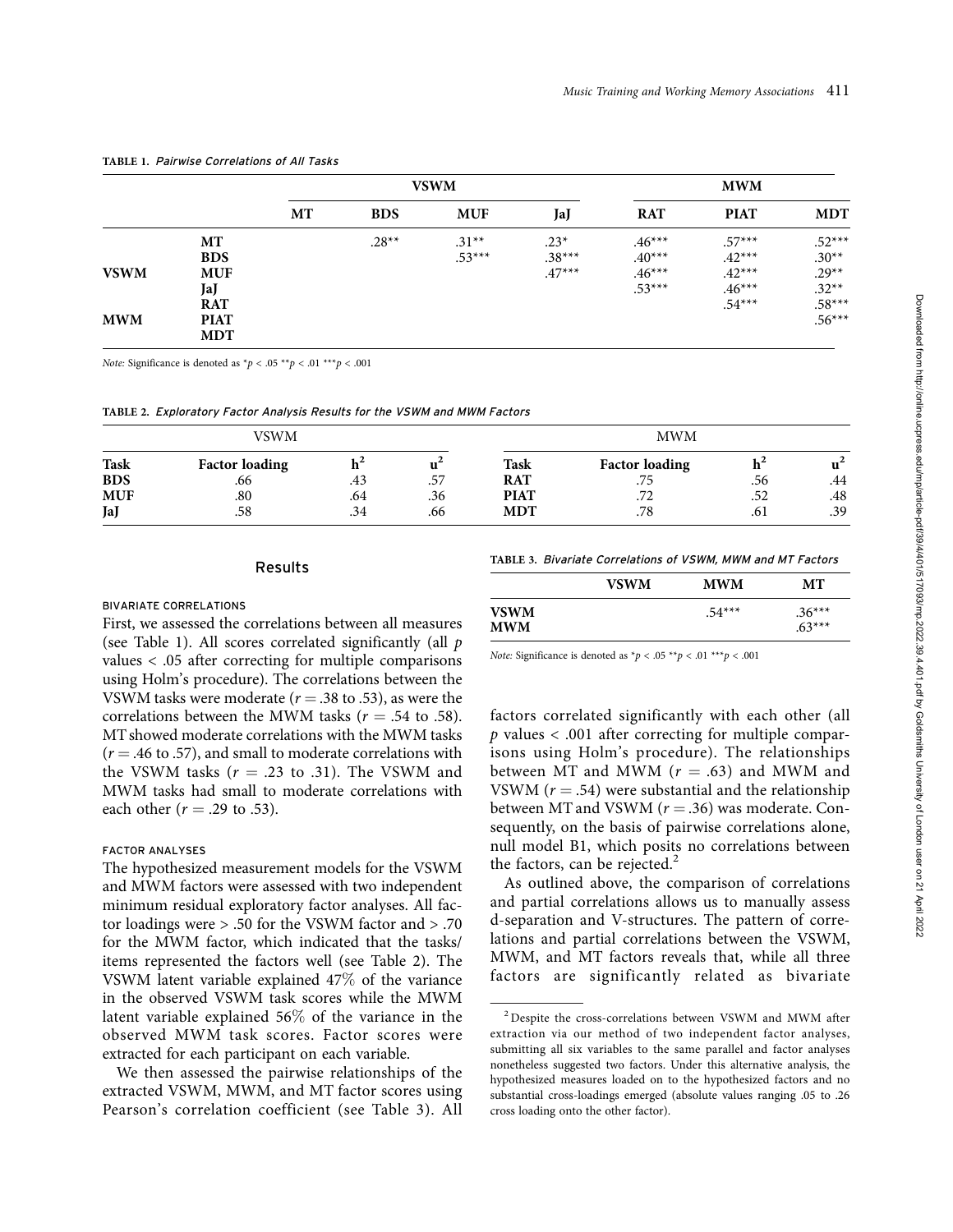| TABLE 4. Partial Correlations of VSWM, MWM and MT Factors |  |
|-----------------------------------------------------------|--|
|-----------------------------------------------------------|--|

|                        | Pearson's r |
|------------------------|-------------|
| r(VSWM, MWM   MT)      | $.42**$     |
| $r(VSWM, MT \mid MWM)$ | .05         |
| r(MWM, MT   VSWM)      | $.54**$     |

Note: Significance is denoted as  $p < .05$  \*\* $p < .01$  \*\*\* $p < .001$ 

correlations, conditional on MWM, MT, and VSWM become unrelated; see Table 4 (whether correcting for multiple comparisons using Holm's, procedure or not). According to the rules of d-separation, this suggests that there is no direct effect of MT on VSWM or vice versa. Consequently, in a directed acyclic graph that shows all three factors as related by edges connecting them, the edge connecting MT and VSWM can be removed. This creates a scenario whereby MWM mediates the relationship between VSWM and MT. This process of d-separation allows us to reject nine models from Figure 6 as well as the null models. However, the pattern of dependencies for a V-structure described earlier—that two uncorrelated variables become correlated after adjusting for a third variable—does not occur here. Hence, model 3 (and other models) is precluded based on the empirical implications. As a result of the pattern of dependencies, only models 1, 2, 4 remain plausible. All other models imply different dependencies to the observed pattern of bivariate and partial correlations.

Consequently, since no V-structures emerge, no unique directed causal relationships among the variables are suggested by the pattern of bivariate and partial correlations. The PC-algorithm (Spirtes et al., 2000) implements the rules of d-separation and a search for V-structures, allowing for a computational search for causal relationships from correlational data. A fully automated analysis using the R package PCalg (Kalisch et al., 2012), which implements the PC-algorithm, confirmed that only models 1, 2, and 4 are supported by the data.

## STRUCTURAL EQUATION MODELING

Three independent SEMs representing models 1, 2, and 4 were fit to the data of the full sample ( $N = 148$ ) using the function sem from the R package lavaan v0.6.9 and the robust full-information maximum likelihood method (Rosseel, 2012). See Table 5 for an overview of the results. For all models, two commonly used indices indicated a satisfactory model fit in absolute terms  $(SRMR = .05, CFI = .95; Kline, 2012)$ . However, two other commonly used absolute fit indices suggested a less than ideal, but still acceptable, model fit: RMSEA = .10, TLI = .92;  $\chi^2(13) = 29.39, p < .01$ . The Bayesian Information Criterion (BIC) as an indicator of relative model fit and the results of a chi-squared test both suggested that models 1 and 2 fit the data significantly better than the null B1 model of no correlations between the factors,  $\triangle BIC = 108.8$ ;  $\chi^2(15) = 147.98$ ,  $p < .001$ . However, the null B2 model of full bivariate correlations between all three factors had a BIC value that was only slightly worse than the BIC of models 1 and 2 ( $\Delta$ BIC = 1.8). The chi-squared test comparing model fits also suggested a near-equivalent fit of the null B2 model by narrowly missing significance on a likelihood ratio test of difference in model fit,  $\chi^2(12) = 26.32$ ,  $p = .06$ . Figure 6 shows models 1, 2, and 4 on the VSWM, MWM, and MT latent variables with standardized factor loadings (single-headed arrows) pointing from the latent variables to each other and parameter estimates representing the magnitude of association (see Figure 5 for the empirical measurement model loadings).



FIGURE 6. Statistically plausible SEM path diagrams (models 1, 2, and 4).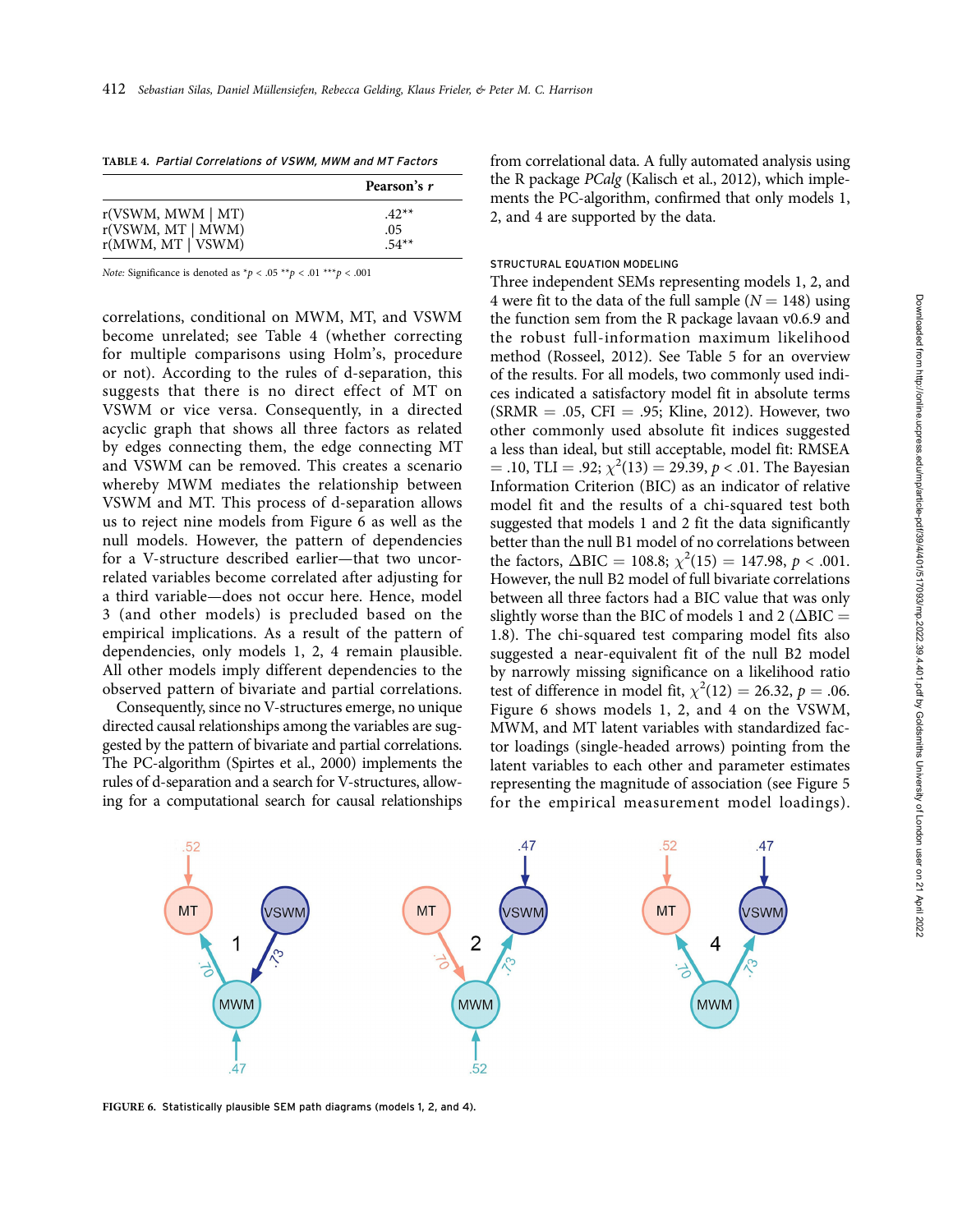| <b>IADLE 5. REIGHVE MOUSE FILLINGES</b><br>No. of estimated<br>Model(s)<br>df diff<br>df<br>BIC<br><b>AIC</b><br>Chi square<br>Chi-square diff<br>p value<br>parameters |          |    |  |                |                  |                |                |                |
|-------------------------------------------------------------------------------------------------------------------------------------------------------------------------|----------|----|--|----------------|------------------|----------------|----------------|----------------|
| Null B1                                                                                                                                                                 | 13       | 15 |  | 3235.6         | 3273.3           | 147.98         |                |                |
| 1, 2 & $4^{\dagger}$<br>Null B <sub>2</sub>                                                                                                                             | 15<br>16 | 13 |  | 3121.1<br>3120 | 3164.5<br>3166.3 | 29.39<br>26.32 | 117.40<br>3.67 | < 0.001<br>.06 |

TABLE 5. Relative Model Fit Indices

 $^{\dagger}$  Note that, as explained in text, due to coming from the same model set, models 1, 2 and 4 have equivalence to one another from the perspective of a SEM. Consequently, their fit indices will be the same, and they cannot be compared with one another.

However, since models 1, 2, and 4 have model equivalence (Williams, 2012) with each other, they have indistinguishable statistical implications in an SEM framework. Therefore, model testing cannot tell us which of the three remaining models is more plausible as they produce the same parameter estimates and model fits despite being defined with opposing causal directions. However, good models of global fit via SEM adds validity to the results of causal modeling since it suggests the models do not contradict the observed data and are hence plausible.

## Discussion

This study sought to explain the relationships between MT and various WM constructs. We suggested that the noninclusion of musical memory tests in previous similar studies was an important limitation that we argued may produce a more ambiguous view of such relationships. To rectify this, we specifically sought to empirically characterize MWM and VSWM faculties through latent variable modeling and then assess how these factors are related to MT. By framing the problem as a triplet of variables, we opened the possibility of discovering both mediation (alternatively known as d-separation) and Vstructures, the latter of which would suggest an unambiguous causal solution to question. We also noted that there was no necessary logical contradiction between inherited characteristics and experience-driven approaches and that were several other plausible causal models that could explain the relationships between MT, MWM, and VSWM. Previously, such models may have been overlooked (e.g., by a nature vs. nurture worldview). Consequently, our approach challenged having strong a priori causal assumptions and tried to avoid the misinterpetive biases often seen when studying MT and nonmusical cognitive abilities (Schellenberg, 2020).

As Schellenberg (2020) noted, these biases often involve incorrectly inferring causality from crosssectional data. However, we showed that it is possible to legitimately infer causality from correlational data under a very strict set of conditions. More broadly, our approach involved the more traditional psychometric approach of latent variable modeling. Consequently, first, we had to assess our measurement model. The factor analyses confirmed the validity of the hypothesized measurement models for the VSWM and MWM constructs as presented in Figure 5. Considering that the combination of these tasks was novel, this is an achievement which suggests that future research (e.g., longitudinal) could similarly combine the tasks.

In accordance with findings from the existing literature (e.g., Hambrick et al., 2018; Talamini et al., 2017) the VSWM, MWM, and MT latent variables all had significant, positive, and moderate to substantial bivariate relationships with one another. From the a priori space of 12 models that the causal modeling approach opened up (Figure 4), the process of d-separation allowed us to narrow our model set down to three statistically plausible causal models. All three remaining models suggest that there is no direct relationship between VSWM and MT but that a domain-specific MWM mediates the relationship. However, there was no V-structure in the pattern of dependencies, meaning that it was not possible to identify a single causal model, as we had hoped for.

Nonetheless, it can still be considered a substantial insight to narrow down the set of candidate models by discarding nine models, as well as the null models, which were included a priori but not in accordance with the implications of the empirical data. Traditional SEM confirmed the plausibility of our results through acceptable measures of global model fit. However, due the equivalence problem, and the fact that a SEM cannot itself discover causal patterns in data (Visser et al., 2006), we were not able to further decide between the three remaining candidate models in a data-driven manner.

Of the remaining models, model 4 was flagged as theoretically implausible a priori because it seems unlikely that a specialized system (MWM) logically precedes a related more general system (VSWM). Therefore, we rule this model out on theoretical grounds, and, in sum, our data suggests that models 1 and 2 represent the most likely situation of the models shown in Figure 4.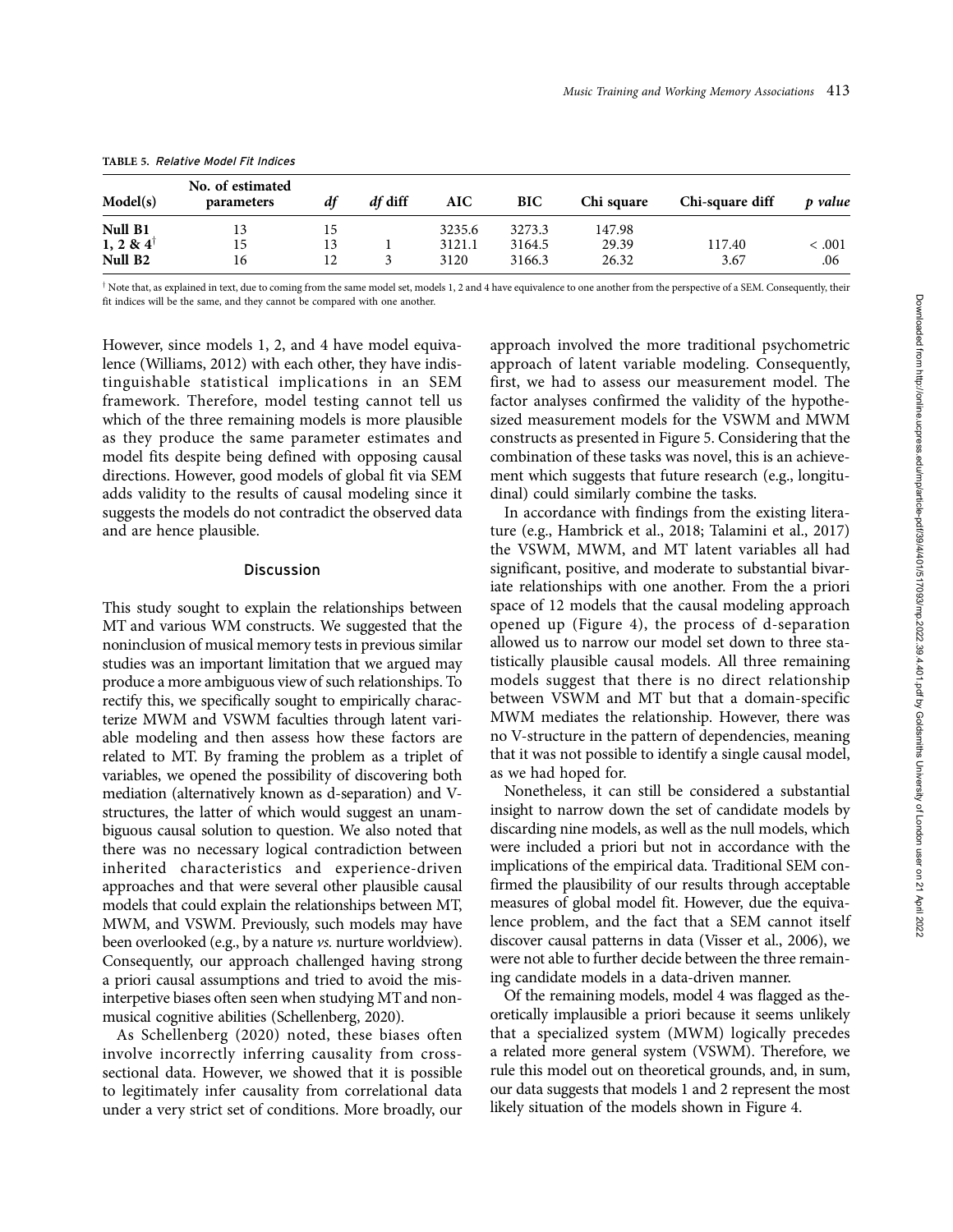#### NO FAR TRANSFER WITHOUT NEAR TRANSFER

D-separation (similar to mediation) suggested that VSWM and MT were found to be unrelated, conditional on MWM, which suggests that VSWM and MT are not directly related to each other. However, while this does not imply a V-structure pattern, which would require VSWM and MT to be unrelated as a bivariate correlation but become related as a partial correlation (conditional on MWM), it implies that if there are any effects of MT and VSWM on one another, MWM mediates that effect. This represents an important finding because it suggests that there is no far transfer without near transfer: MT and VSWM are only related via MWM, which is known as a mediator effect (Baron & Kenny, 1986).

By implication, tests of musical memory should be included when studying the effects of A) MT and WM on one another and B) cognitive abilities and prior dispositions on musical engagement and training. This has important practical significance because many studies that measure the effect of music interventions on cognitive abilities do not include any tests of musical abilities and hence could be missing something important (e.g., Bailey & Penhune, 2012; Diaz Abrahan et al., 2019; Schellenberg, 2004). This demonstrates how latent variable methods used with cross-sectional data, as employed in this study, can help to inform the design of expensive longitudinal research in advance by flagging such issues. Along the same lines, in principle, from the wider a priori space opened by the causal modeling approach, a surprising but reasonable causal pattern could have been detected in the data. This would have allowed an intervention or longitudinal study to be designed in the appropriate way to capture an effect.

## ALTERNATIVE EXPLANATIONS

The possible reasons for our method not to detect a clear causal structure suggest several alternative theoretical explanations as well as some methodological limitations. First, our analyses are conducted at the group level which assumes that effects are systematic/nomothetic. However, perhaps causal trajectories are better explained at the individual/idiographic level (see Hommel & Colzato, 2017) for a discussion of the approaches in psychology).

Second, the selection of VSWM and MWM, as variables to study with respect to MT, was principled but does not imply that if we had focused on other cognitive constructs, we would have obtained similar results. It is possible that other similar constructs may be sufficient to detect a unique causal effect with respect to MT. Other nonmusical constructs rather than VSWM, for example, could be related to language, mathematical,

and sensorimotor abilities as well as social cognition. On this note: operationalizing variables related to WM is particularly challenging. The nature of WM as a cognitive primitive (Alloway & Alloway, 2013) suggests that any combination of WM tasks should contain common variance that represents some very general latent aspect of WM, like a central capacity constraint (Cowan, 2010; Vergauwe et al., 2010). Beyond this, the common variance extracted from a task set should reflect what is otherwise common about the combined tasks. In this vein, we reasoned judiciously what the common variance in each task set (VSWM, MWM) represented. However, this is nonetheless an interpretation.

Third, the true causal pattern could be unidirectional (e.g., either models 1 or 2) after all. However, causal modeling cannot detect this kind of pattern. Furthermore, this would still raise the question as to why there is evidence for both scenarios. Conversely, fourth, perhaps both causal trajectories described in models 1 and 2 are simultaneously true to some extent. This possibility is suggested by our null B2 model, with bivariate relationships connecting all variables, being very close to model 1 and 2 in terms of absolute model fit. Null model B2 implies that there are cyclic processes at work that cannot be investigated with the methods used here or that unmeasured variables influence both measured variables in a bivariate relationship.

In general, any unmeasured variables that mediate or moderate the relationships between MT, MWM, and VSWM may obscure our ability to detect effects between them. Socioeconomic status is an example of such a possible confounding variable. However, the broader debate about to what degree socioeconomic status and general life outcomes depend on predispositions goes beyond the scope of the current paper (see Plomin, 2018, for more on this). Perhaps more difficult is the presence of genetic variants which simultaenously affect two different traits. In studies of MT, a relevant illustration is provided by Mosing et al. (2014), who showed through modeling data from a large sample of twins that musical ability and musical practice may be a result of the same genotypic characteristics, an effect known as genetic pleiotropy. This is also a case of ''the nature of nurture'' (Plomin, 2018), whereby ostensibly environmental variance ends up ultimately being explained by genotypic variance. MT is, in theory and name, an environmental measure. However, it is very likely that a large proportion of its variance could be explained by genotypic factors. In a nongenetically sensitive design like ours, we cannot consider our MT variable as a pure measure of the environment. Hence, we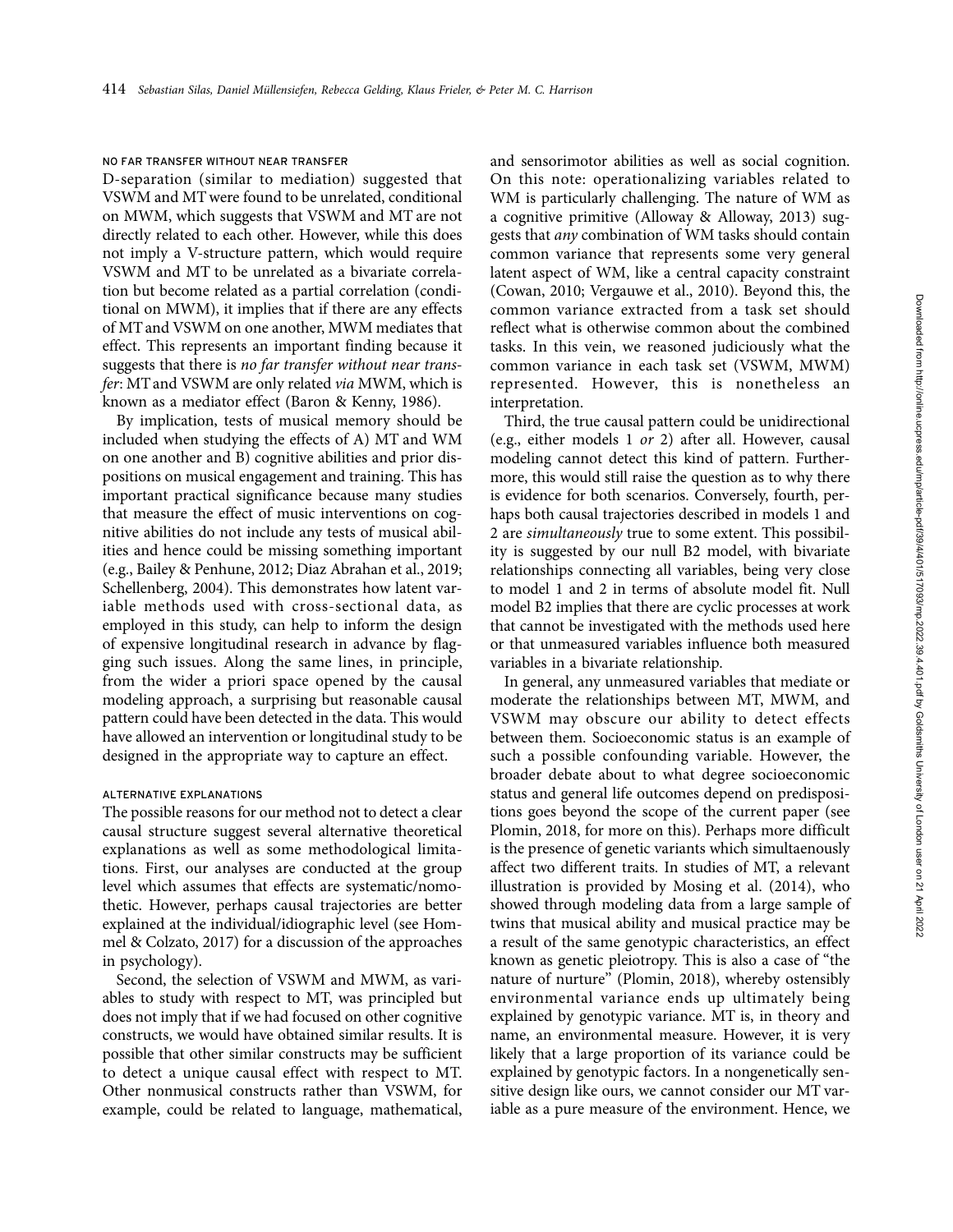do not really know to what extent our variables, MT, MWM, and VSWM are explained and driven by shared genotypic factors, which may blur any experiencedriven effects. Moreover, we do not know how the relative contributions of nature and nuture interact. For a comprehensive discussion of the above issues, we recommend the reader Plomin (2018) and the empirical literature reviewed there.

Genetically insensitive designs require assumptions about (or ignorance of) relative genetic and environmental influences. Because such designs cannot disentangle these influences, this may explain why there is significant evidence for supposedly competing causal effects in studies of MT (e.g., Meinz & Hambrick, 2010; Ruthsatz et al., 2008). In other words, were genetic and environmental influences disentangled, an appropriate modeling strategy could make sense of the way in which the effects interact with each another, rather than assuming the underlying hypotheses compete. We remind the reader of our observation which drove this study, that there is no logical contradiction between models 1 and 2, but that they could mutually coexist in the same causal universe. Since our current modeling approach with cross-sectional data is relatively simplistic, it is only an approximation to the true underlying processes which might be better captured by gene-environment interaction models (Dickens & Flynn, 2001) or so-called multiplier models (Ceci et al., 2003; Dickens, 2007). A test of these models will require longitudinal data, but causal modeling results using our current dataset can still be interpreted to suggest the relative strength of the individual components.

A final methodological limitation to discuss involves latent variable methods, which are limited in psychological research in general. As mentioned, numerous other variables could affect the interactions between the MT, MWM and VSWM variables.<sup>3</sup> However, the prime reward of latent variable methods—yielding reduced (lower, minimized) measurement error through measuring the same constructs with multiple measures also has the downside of increasing testing time multiplicatively, due to the number of measures required for each factor (it is typically desirable to have more than two indicators per variable, otherwise additional assumptions must be met; Beaujean, 2014). Consequently, latent variable approaches quickly bring testing

constraints, which means many relevant variables must go unmeasured in psychological research. The axioms of causal modeling (Pearl, 2009) vehemently stress how important it is to stringently control for confounding variables to make causal inferences. If one could hold constant for such extraneous variables, it may be possible to achieve a purer picture of the interactions between the variables of interest. But to overcome this with cross-sectional data would require ingenuity, perhaps by combining our method with adaptive testing (Harrison & Müllensiefen, 2018) and planned missing designs (Graham et al., 2006).

#### AN ULTIMATELY HIERARCHICAL WORKING MEMORY SYSTEM?

Finally, we consider one final, important interpretation. Based on theory, we assumed VSWM and MWM to be distinct, domain-specific WM constructs. While different subconstructs of WM can be experimentally dissociated in terms of performance on different tasks (e.g., Alloway et al., 2006), it does not follow that they are entirely distinct constructs. For instance, previous research suggests that a tonal WM network in musicians has structural overlap with a verbal memory network (Schulze et al., 2011).

All our tasks demonstrated positive manifold, i.e., all positive correlations with one another. This reinvokes the widely replicated observation that there is component variance common to all tests of ability, known as a g-factor (Colom et al., 2004; Spearman, 1904). It seems reasonable to posit that there is ultimately one unitary WM (or indeed, cognitive) system that encompasses both VSWM and MWM constructs as components and that such a system is better modelled hierarchically with a single enveloping factor. However, it is beyond the scope of this study to test this.

The concept of a hierarchical system weakens the notion of transfer effects between "disparate" constructs. Instead, it would suggest a more hierarchical phenomenon where, while some abilities are relatively disparate, they are nonetheless ultimately related by very general processes. The presence of a g-factor could be interpreted as supporting inherited characteristics approaches, in that it suggests there is an ultimate general ability that may predispose people towards cognitively demanding activities such as MT (Colom et al., 2004; Spearman, 1904). There is a reasonable amount of evidence to suggest that there are central (i.e., nondomain-specific) aspects to WM (Cowan, 2010; Vergauwe et al., 2010). Therefore, it is likely that constructs, as statistically dissociated by psychological tests, capture facets of a unitary WM system that can be delineated in various ways depending on the idiosyncratic

 $3$  On this note, causal modeling is not strictly necessary for a problem with only three variables. Instead, it is particularly efficient if the number of variables is large and, consequently, the true model is more complex than possible in a triplet of variables.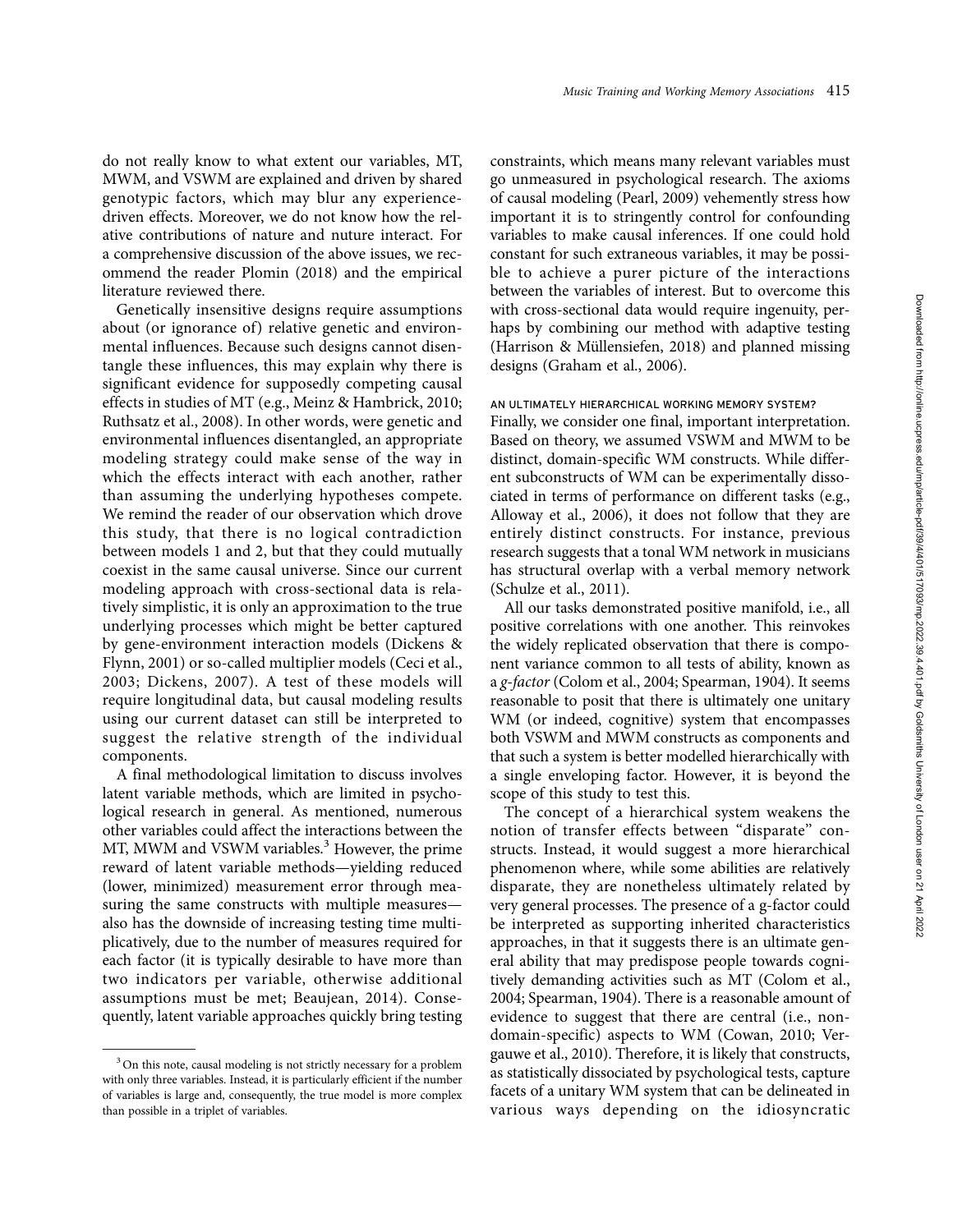combination of tasks employed. Furthermore, it may be that WM itself is not a system (i.e., a set of components and dynamical relationships) as such, but actually a way of processing sequential information in the brain (Christiansen & Chater, 2016). This would imply that similar functional properties should be observed in all domains, from music, to chess.

In general, MT provides an interesting framework in which to research WM because MT particularly requires manipulating multimodal phenomena. Perhaps developing musical expertise encourages WM to create more efficient cross-modal representations, blurring supposedly distinct subsystems. In any case, the strong multimodal nature of MT seems to question the underlying meaning of a multicomponent view of WM. It speaks less to engaging in the statistical dissociation of categorical constructs, which may be somewhat arbitrarily dissociated, and places emphasis back on researching general processes: the ones that help us with all cognitive abilities whether it is driving a car, playing music from notation, or remembering a telephone number. Under this framework, we may better understand and

model the complex nature of the cognitive system, where causal pathways do not compete, but interact.

#### Author Note

The study was granted ethical consent by both Goldsmiths, University of London, UK and Macquarie University, Sydney, Australia ethical approval bodies.

Sebastian Silas has been supported by a doctoral scholarship from the Deutscher Akademischer Austausch Dienst (DAAD; German Academic Exchange Service). Daniel Müllensiefen has been supported by an Anneliese Maier-Research Prize awarded by the Humboldt Foundation. Peter Harrison was supported by a doctoral studentship from the EPSRC and AHRC Centre for Doctoral Training in Media and Arts Technology (EP/L01632X/1). No potential competing interest was reported by the authors.

Correspondence concerning this article should be addressed to Sebastian Silas, Department of Musicology, Hochschule für Musik und Theater, Hanover, Neues Haus 1, 30175 Germany. E-mail: silass@stud.hmtmhannover.de

## References

- ALLOWAY, T., & ALLOWAY, R. (2010). Investigating the predictive roles of working memory and IQ in academic attainment. Journal of Experimental Child Psychology, 106, 20–29. [https://](https://doi.org/10.1016/j.jecp.2009.11.003) [doi.org/10.1016/j.jecp.2009.11.003](https://doi.org/10.1016/j.jecp.2009.11.003)
- ALLOWAY, T. P., & ALLOWAY, R. G. (2013). Working memory: The connected intelligence. Psychology Press.
- ALLOWAY, T., GATHERCOLE, S. E., KIRKWOOD, H., & ELLIOTT, J. (2008). Evaluating the validity of the Automated Working Memory Assessment. Educational Psychology, 28(7), 725–734. <https://doi.org/10.1080/01443410802243828>
- ALLOWAY, T. P., GATHERCOLE, S. E., & PICKERING, S. J. (2006). Verbal and visuospatial short-term and working memory in children: Are they separable? Child Development, 77(6), 1698–1716.<https://doi.org/10.1111/j.1467-8624.2006.00968.x>
- ANAYA, E. M., PISONI, D. B., & KRONENBERGER, W. G. (2017). Visual-spatial sequence learning and memory in trained musicians. Psychology of Music, 45(1), 5–21. [https://doi.org/10.](https://doi.org/10.1177/0305735616638942) [1177/0305735616638942](https://doi.org/10.1177/0305735616638942)
- BADDELEY, A. (2000). The episodic buffer: A new component of working memory? Trends in Cognitive Sciences, 4(11), 417–423. [https://doi.org/10.1016/S1364-6613\(00\)01538-2](https://doi.org/10.1016/S1364-6613(00)01538-2)
- BADDELEY, A. D., & BROADBENT, D. E. (1983). Working memory. Philosophical Transactions of the Royal Society of London. B, Biological Sciences, 302(1110), 311–324. [https://doi.org/10.](https://doi.org/10.1098/rstb.1983.0057) [1098/rstb.1983.0057](https://doi.org/10.1098/rstb.1983.0057)
- BADDELEY, A. D., & HITCH, G. (1974). Working memory. In G. H. Bower (Ed.), Psychology of learning and motivation (Vol. 8, pp. 47–89). Academic Press. [https://doi.org/10.1016/S0079-](https://doi.org/10.1016/S0079-7421(08)60452-1) [7421\(08\)60452-1](https://doi.org/10.1016/S0079-7421(08)60452-1)
- BAILEY, J., & PENHUNE, V. B. (2012). A sensitive period for musical training: Contributions of age of onset and cognitive abilities. Annals of the New York Academy of Sciences, 1252, 163-170.
- BANGERT, M., & ALTENMÜLLER, E. O. (2003). Mapping perception to action in piano practice: A longitudinal DC-EEG study. BMC Neuroscience, 4, 26.<https://doi.org/10.1186/1471-2202-4-26>
- BARON, R. M., & KENNY, D. A. (1986). The moderator–mediator variable distinction in social psychological research: Conceptual, strategic, and statistical considerations. Journal of Personality and Social Psychology, 51(6), 1173–1182. [https://](https://doi.org/10.1037/0022-3514.51.6.1173) [doi.org/10.1037/0022-3514.51.6.1173](https://doi.org/10.1037/0022-3514.51.6.1173)
- BEAUJEAN, A. A. (2014). Latent variable modeling using R: A step-by-step guide. Routledge.
- BERGMAN NUTLEY, S., DARKI, F., & KLINGBERG, T. (2014). Music practice is associated with development of working memory during childhood and adolescence. Frontiers in Human Neuroscience, 7, 926.<https://doi.org/10.3389/fnhum.2013.00926>
- BERZ, W. A. (1995). Working memory in music: A theoretical model. Music Perception, 12(3), 353–364. [https://doi.org/10.](https://doi.org/10.2307/40286188) [2307/40286188](https://doi.org/10.2307/40286188)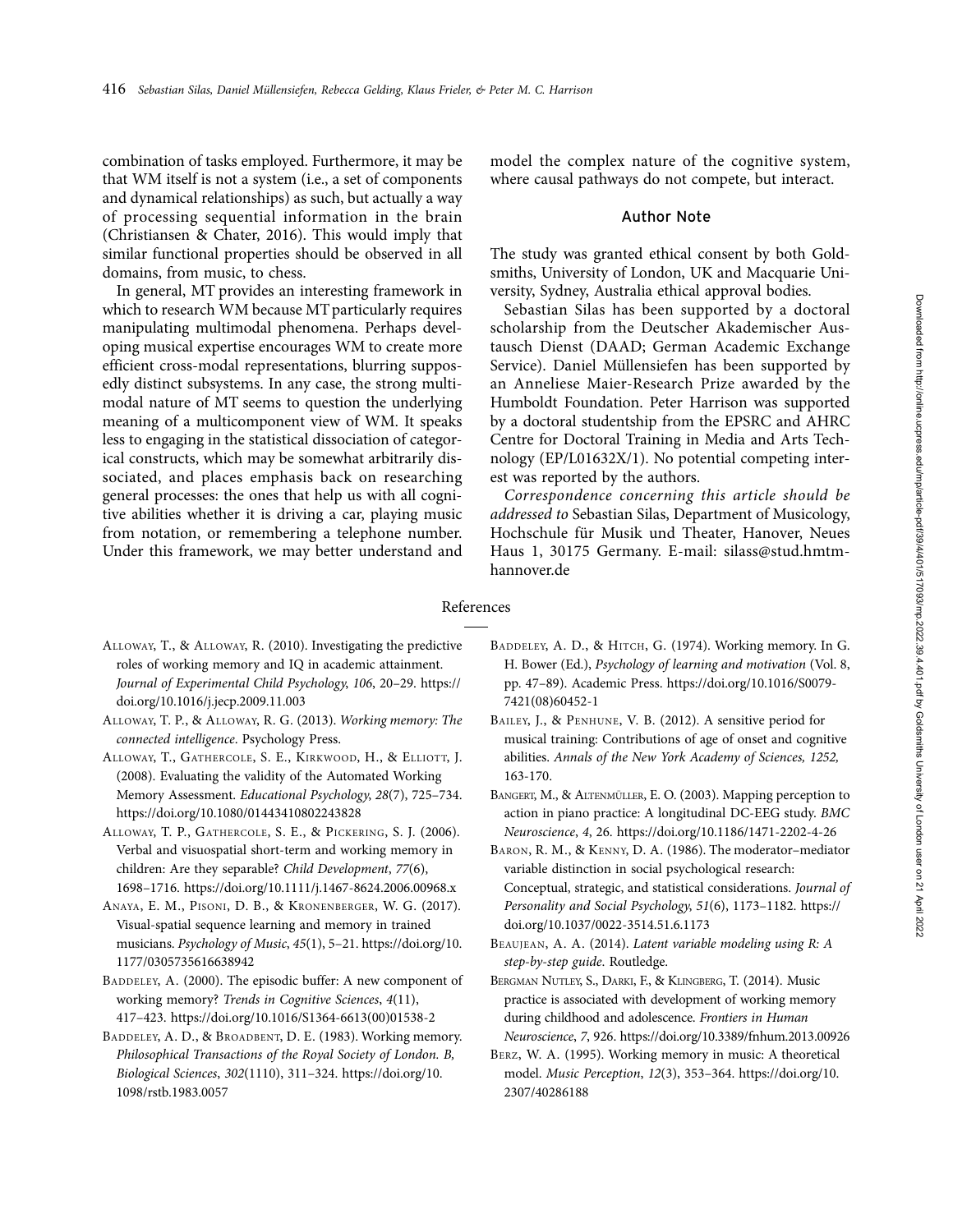- BIGAND, E., & TILLMANN, B. (2021). Near and far transfer: Is music special? Memory and Cognition, 50, 339–347. [https://](https://doi.org/10.3758/s13421-021-01226-6) [doi.org/10.3758/s13421-021-01226-6](https://doi.org/10.3758/s13421-021-01226-6)
- BROWN, S. (2017). A joint prosodic origin of language and music. Frontiers in Psychology, 8. [https://doi.org/10.3389/fpsyg.2017.](https://doi.org/10.3389/fpsyg.2017.01894) [01894](https://doi.org/10.3389/fpsyg.2017.01894)
- CASE, R., & GLOBERSON, T. (1974). Field independence and central computing space. Child Development, 45(3), 772–778. JSTOR.<https://doi.org/10.2307/1127844>
- CECI, S. J., BARNETT, S. M., & KANAYA, T. (2003). Developing childhood proclivities into adult competencies: The overlooked multiplier effect. In R. J. Sternberg & E. L. Grigorenko (Eds.), The psychology of abilities, competencies, and expertise (pp. 70–92). Cambridge University Press. [https://doi.org/10.](https://doi.org/10.1017/CBO9780511615801.005) [1017/CBO9780511615801.005](https://doi.org/10.1017/CBO9780511615801.005)
- CHRISTIANSEN, M. H., & CHATER, N. (2016). The now-or-never bottleneck: A fundamental constraint on language. Behavioral and Brain Sciences, 39, 1-52 [https://doi.org/10.1017/](https://doi.org/10.1017/S0140525X1500031X) [S0140525X1500031X](https://doi.org/10.1017/S0140525X1500031X)
- COLOM, R., REBOLLO, I., PALACIOS, A., JUAN-ESPINOSA, M., & KYLLONEN, P. C. (2004). Working memory is (almost) perfectly predicted by g. Intelligence, 32(3), 277–296. [https://doi.](https://doi.org/10.1016/j.intell.2003.12.002) [org/10.1016/j.intell.2003.12.002](https://doi.org/10.1016/j.intell.2003.12.002)
- CONWAY, A. R. A., MACNAMARA, B. N., & ENGLE DE ABREU, P. M. J. (2013). Working memory and intelligence: An overview. In T. P. Alloway & R. G. Alloway (Eds.), Working memory: The connected intelligence. Psychology Press., 13-35
- COWAN, N. (2010). The magical mystery four: How is working memory capacity limited, and why? Current Directions in Psychological Science, 19(1), 51–57. [https://doi.org/10.1177/](https://doi.org/10.1177/0963721409359277) [0963721409359277](https://doi.org/10.1177/0963721409359277)
- DIAZ ABRAHAN, V., SHIFRES, F., & JUSTEL, N. (2019). Cognitive benefits from a musical activity in older adults. Frontiers in Psychology, 10.<https://doi.org/10.3389/fpsyg.2019.00652>
- DICKENS, W. T. (2007). What is g? Brookings. [https://www.](https://www.brookings.edu/research/what-is-g/) [brookings.edu/research/what-is-g/](https://www.brookings.edu/research/what-is-g/)
- DICKENS, W. T., & FLYNN, J. R. (2001). Heritability estimates versus large environmental effects: The IQ paradox resolved. Psychological Review, 108(2), 346–369. [https://doi.org/10.1037/](https://doi.org/10.1037/0033-295X.108.2.346) [0033-295X.108.2.346](https://doi.org/10.1037/0033-295X.108.2.346)
- ELWERT, F. (2013). Graphical causal models. In S. L. Morgan (Ed.), Handbook of causal analysis for social research (pp. 245–273). Springer Netherlands. [https://www.springer.](https://www.springer.com/gp/book/9789400760936) [com/gp/book/9789400760936](https://www.springer.com/gp/book/9789400760936)
- EMBRETSON, S. E., & REISE, S. P. (2000). Item response theory for psychologists. Lawrence Erlbaum Associates Publishers.
- ERICSSON, K. A., & KINTSCH, W. (1995). Long-term working memory. Psychological Review, 102(2), 211–245. [https://doi.](https://doi.org/10.1037/0033-295x.102.2.211) [org/10.1037/0033-295x.102.2.211](https://doi.org/10.1037/0033-295x.102.2.211)
- ERICSSON, K. A., KRAMPE, R. T., & TESCH-RÖMER, C. (1993). The role of deliberate practice in the acquisition of expert performance. Psychological Review, 100(3), 363–406. [https://](https://doi.org/10.1037/0033-295X.100.3.363) [doi.org/10.1037/0033-295X.100.3.363](https://doi.org/10.1037/0033-295X.100.3.363)
- ERICSSON, K. A., & MOXLEY, J. H. (2013). Working memory that mediates experts' performance: Why it is qualitatively different from traditional working memory. In Working memory: The connected intelligence (pp. 109–136). Psychology Press.
- FUSTER, J. M. (1997). The prefrontal cortex: Anatomy, physiology, and neuropsychology of the frontal lobe. Lippincott-Raven.
- GELDING, R. W., HARRISON, P. M. C., SILAS, S., JOHNSON, B. W., THOMPSON, W. F., & MÜLLENSIEFEN, D. (2020). An efficient and adaptive test of auditory mental imagery. Psychological Research, 85, 1201–1220<https://doi.org/10.1007/s00426-020-01322-3>
- GEORGE, E. M., & COCH, D. (2011). Music training and working memory: An ERP study. Neuropsychologia, 49(5), 1083–1094. <https://doi.org/10.1016/j.neuropsychologia.2011.02.001>
- GRAHAM, J. W., TAYLOR, B. J., OLCHOWSKI, A. E., & CUMSILLE, P. E. (2006). Planned missing data designs in psychological research. Psychological Methods, 11(4), 323–343. [https://doi.](https://doi.org/10.1037/1082-989X.11.4.323) [org/10.1037/1082-989X.11.4.323](https://doi.org/10.1037/1082-989X.11.4.323)
- HAMBRICK, D. Z., BURGOYNE, A. P., & OSWALD, F. L. (2018). Domain-general models of expertise: The role of cognitive ability. In P. Ward, J. M. Schraagen, J. Gore, & E. M. Roth (Eds.), The Oxford handbook of expertise (pp. 55–84). [https://](https://www.oxfordhandbooks.com/view/10.1093/oxfordhb/9780198795872.001.0001/oxfordhb-9780198795872-e-3) [www.oxfordhandbooks.com/view/10.1093/oxfordhb/](https://www.oxfordhandbooks.com/view/10.1093/oxfordhb/9780198795872.001.0001/oxfordhb-9780198795872-e-3) [9780198795872.001.0001/oxfordhb-9780198795872-e-3](https://www.oxfordhandbooks.com/view/10.1093/oxfordhb/9780198795872.001.0001/oxfordhb-9780198795872-e-3)
- HARRISON, P. M. C. (2018). pmcharrison/psychTestRCAT: PsychTestRCAT v1.0.2. Zenodo. [https://doi.org/10.5281/](https://doi.org/10.5281/zenodo.1415358) [zenodo.1415358](https://doi.org/10.5281/zenodo.1415358)
- HARRISON, P. M. C. (2020). psychTestR: An R package for designing and conducting behavioural psychological experiments. Journal of Open Source Software, 5(49), 2088. [https://](https://doi.org/10.21105/joss.02088) [doi.org/10.21105/joss.02088](https://doi.org/10.21105/joss.02088)
- HARRISON, P. M. C., COLLINS, T., & MÜLLENSIEFEN, D. (2017). Applying modern psychometric techniques to melodic discrimination testing: Item response theory, computerised adaptive testing, and automatic item generation. Scientific Reports, 7(1), 3618.<https://doi.org/10.1038/s41598-017-03586-z>
- HARRISON, P. M. C., & MÜLLENSIEFEN, D. (2018). Development and validation of the Computerised Adaptive Beat Alignment Test (CA-BAT). Scientific Reports, 8(1), 12395. [https://doi.org/](https://doi.org/10.1038/s41598-018-30318-8) [10.1038/s41598-018-30318-8](https://doi.org/10.1038/s41598-018-30318-8)
- HAYDUK, L., CUMMINGS, G., STRATKOTTER, R., NIMMO, M., GRYGORYEV, K., DOSMAN, D., ET AL. (2003). Pearl's dseparation: One more step into causal thinking. Structural Equation Modeling: A Multidisciplinary Journal, 10(2), 289–311. [https://doi.org/10.1207/S15328007SEM1002\\_8](https://doi.org/10.1207/S15328007SEM1002_8)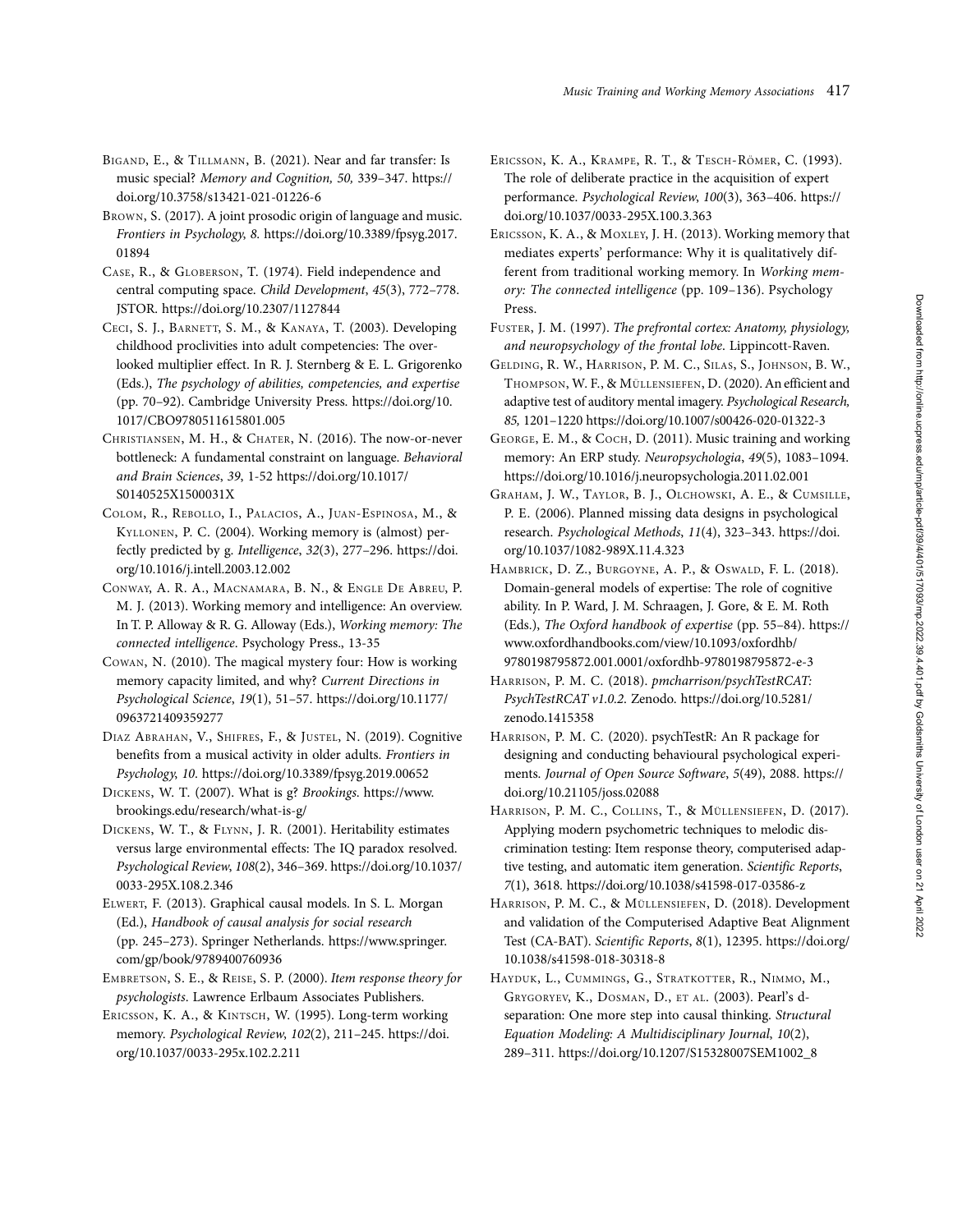- HAYDUK, L. A., & LITTVAY, L. (2012). Should researchers use single indicators, best indicators, or multiple indicators in structural equation models? BMC Medical Research Methodology, 12(1), 159. [https://doi.org/10.1186/1471-2288-](https://doi.org/10.1186/1471-2288-12-159) [12-159](https://doi.org/10.1186/1471-2288-12-159)
- HILLE, A., & SCHUPP, J. (2015). How learning a musical instrument affects the development of skills. Economics of Education Review, 44, 56–82. [https://doi.org/10.1016/j.econedurev.2014.](https://doi.org/10.1016/j.econedurev.2014.10.007) [10.007](https://doi.org/10.1016/j.econedurev.2014.10.007)
- HOLM, S. (1979). A simple sequentially rejective multiple test procedure. Scandinavian Journal of Statistics, 6(2), 65–70.
- HOMMEL, B., & COLZATO, L. S. (2017). The grand challenge: Integrating nomothetic and ideographic approaches to human cognition. Frontiers in Psychology, 8. [https://doi.org/10.3389/](https://doi.org/10.3389/fpsyg.2017.00100) [fpsyg.2017.00100](https://doi.org/10.3389/fpsyg.2017.00100)
- HYDE, K. L., LERCH, J., NORTON, A., FORGEARD, M., WINNER, E., EVANS, A. C., & SCHLAUG, G. (2009). The effects of musical training on structural brain development: A longitudinal study. Annals of the New York Academy of Sciences, 1169, 182–186.<https://doi.org/10.1111/j.1749-6632.2009.04852.x>
- IMBENS, G. W., & RUBIN, D. B. (2015). Causal inference for statistics, social, and biomedical sciences: An introduction. Cambridge University Press. [https://doi.org/10.1017/](https://doi.org/10.1017/CBO9781139025751) [CBO9781139025751](https://doi.org/10.1017/CBO9781139025751)
- JAMES, C. E., ZUBER, S., DUPUIS-LOZERON, E., ABDILI, L., GERVAISE, D., & KLIEGEL, M. (2020). Formal string instrument training in a class setting enhances cognitive and sensorimotor development of primary school children. Frontiers in Neuroscience, 14. [https://doi.org/10.3389/fnins.](https://doi.org/10.3389/fnins.2020.00567) [2020.00567](https://doi.org/10.3389/fnins.2020.00567)
- JONES, D. S., & PODOLSKY, S. H. (2015). The history and fate of the gold standard. Lancet (London, England), 385(9977), 1502–1503. [https://doi.org/10.1016/S0140-6736\(15\)60742-5](https://doi.org/10.1016/S0140-6736(15)60742-5)
- KALISCH, M., MÄCHLER, M., COLOMBO, D., MAATHUIS, M. H., & BÜHLMANN, P. (2012). Causal inference using graphical models with the R package pcalg. Journal of Statistical Software, 47(1), 1–26.<https://doi.org/10.18637/jss.v047.i11>
- KLINE, R. (2012). Model fit and model selection in structural equation modelling. In R. H. Hoyle (Ed.), Handbook of structural equation modeling. Guilford Press., 209-231
- LEHMANN, A. C., SLOBODA, J. A., WOODY, R. H., & WOODY, R. H. (2007). Psychology for musicians: Understanding and acquiring the skills. Oxford University Press.
- LEWIS, J. W., & ESCOBAR, L. A. (1986). Suppression and enhancement in bivariate regression. Journal of the Royal Statistical Society. Series D (The Statistician), 35(1), 17–26. <https://doi.org/10.2307/2988294>
- LI, Y., & GEARY, D. C. (2017). Children's visuospatial memory predicts mathematics achievement through early adolescence. PLOS ONE, 12(2), e0172046. [https://doi.org/10.1371/journal.](https://doi.org/10.1371/journal.pone.0172046) [pone.0172046](https://doi.org/10.1371/journal.pone.0172046)
- LORENZO, O., HERRERA, L., HERNÁNDEZ-CANDELAS, M., & BADEA, M. (2014). Influence of music training on language development. A longitudinal study. Procedia - Social and Behavioral Sciences, 128, 527–530. [https://doi.org/10.1016/j.](https://doi.org/10.1016/j.sbspro.2014.03.200) [sbspro.2014.03.200](https://doi.org/10.1016/j.sbspro.2014.03.200)
- MCNALLY, R. J. (2016). Can network analysis transform psychopathology? Behaviour Research and Therapy, 86, 95–104. <https://doi.org/10.1016/j.brat.2016.06.006>
- MEINZ, E. J., & HAMBRICK, D. Z. (2010). Deliberate practice is necessary but not sufficient to explain individual differences in piano sight-reading skill: The role of working memory capacity. Psychological Science, 21(7), 914–919. [https://doi.org/](https://doi.org/10.1177/0956797610373933) [10.1177/0956797610373933](https://doi.org/10.1177/0956797610373933)
- MOFFA, G., CATONE, G., KUIPERS, J., KUIPERS, E., FREEMAN, D., MARWAHA, S., ET AL. (2017). Using directed acyclic graphs in epidemiological research in psychosis: An analysis of the role of bullying in psychosis. Schizophrenia Bulletin, 43(6), 1273–1279.<https://doi.org/10.1093/schbul/sbx013>
- MORGAN, S. L. (2013). Handbook of causal analysis for social research. Springer Science & Business Media.
- MOSING, M. A., MADISON, G., PEDERSEN, N. L., KUJA-HALKOLA, R., & ULLÉN, F. (2014). Practice does not make perfect: No causal effect of music practice on music ability. Psychological Science, 25(9), 1795–1803. [https://doi.org/10.1177/](https://doi.org/10.1177/0956797614541990) [0956797614541990](https://doi.org/10.1177/0956797614541990)
- MOSING, M. A., VERWEIJ, K. J. H., MADISON, G., PEDERSEN, N. L., ZIETSCH, B. P., & ULLÉN, F. (2015). Did sexual selection shape human music? Testing predictions from the sexual selection hypothesis of music evolution using a large genetically informative sample of over 10,000 twins. Evolution and Human Behavior, 36(5), 359–366. [https://doi.org/10.1016/j.](https://doi.org/10.1016/j.evolhumbehav.2015.02.004) [evolhumbehav.2015.02.004](https://doi.org/10.1016/j.evolhumbehav.2015.02.004)
- MRAZIK, M., & DOMBROWSKI, S. C. (2010). The neurobiological foundations of giftedness. Roeper Review: A Journal on Gifted Education, 32(4), 224–234. [https://doi.org/10.1080/02783193.](https://doi.org/10.1080/02783193.2010.508154) [2010.508154](https://doi.org/10.1080/02783193.2010.508154)
- MACGREGOR, C., ANDRADE, P. E., FORTH, J., & FRIELER, K., MÜLLENSIEFEN, D. (2022). The Rhythm Ability Test (RAT): A new test of rhythm memory in children and adults. (Manuscript in preparation).
- MÜLLENSIEFEN, D., GINGRAS, B., MUSIL, J., & STEWART, L. (2014). The musicality of non-musicians: An index for assessing musical sophistication in the general population. PLOS ONE, 9(2), e89642.<https://doi.org/10.1371/journal.pone.0089642>
- MÜNTE, T. F., ALTENMÜLLER, E., & JÄNCKE, L. (2002). The musician's brain as a model of neuroplasticity. Nature Reviews. Neuroscience, 3(6), 473–478.<https://doi.org/10.1038/nrn843>
- OKADA, B. M., & SLEVC, L. R. (2018). Individual differences in musical training and executive functions: A latent variable approach. Memory and Cognition, 46(7), 1076–1092. [https://](https://doi.org/10.3758/s13421-018-0822-8) [doi.org/10.3758/s13421-018-0822-8](https://doi.org/10.3758/s13421-018-0822-8)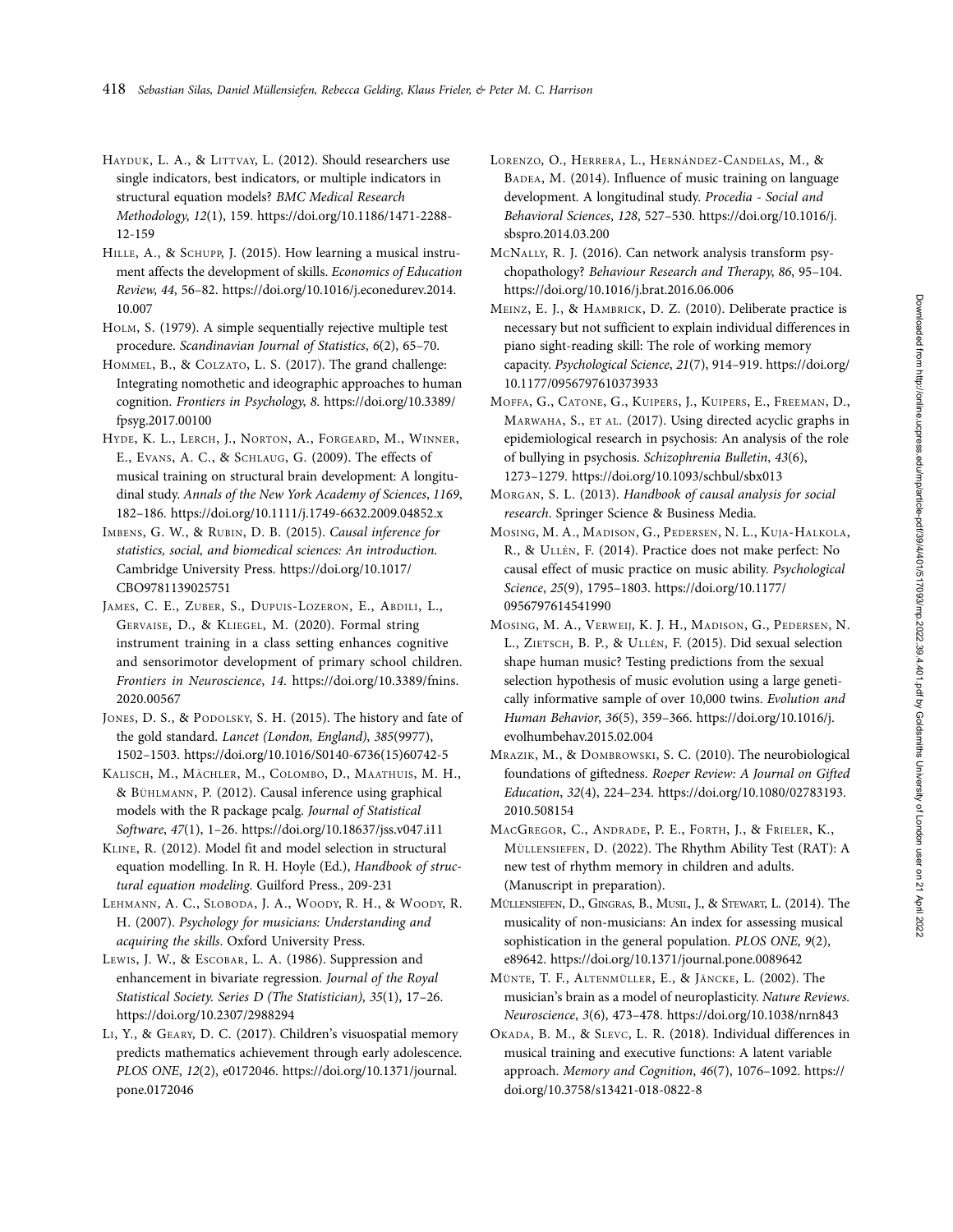- OVERMANN, K., WYNN, T., & COOLIDGE, F. (2013). The evolution of working memory. In T. P. Alloway & R. G. Alloway (Eds.), Working memory: The connected intelligence, 37-60. Psychology Press.
- PATEL, A. (2011). Why would musical training benefit the neural encoding of speech? The OPERA hypothesis. Frontiers in Psychology, 2, 142. [https://doi.org/10.3389/](https://doi.org/10.3389/fpsyg.2011.00142) [fpsyg.2011.00142](https://doi.org/10.3389/fpsyg.2011.00142)
- PEARL, J. (2000). Causality: Models, reasoning, and inference. Cambridge University Press.
- PEARL, J. (2009). Causality. Cambridge University Press.

PEARL, J. (2017). The eight pillars of causal wisdom. UCLA: West Coast Experiments, Los Angeles.

- PEARL, J., GLYMOUR, M., & JEWELL, N. P. (2016). Causal inference in statistics: A primer. John Wiley & Sons.
- PEARL, J., & MACKENZIE, D. (2018). The book of why: The new science of cause and effect. Allen Lane.
- PHAM, A. V., & HASSON, R. M. (2014). Verbal and visuospatial working memory as predictors of children's reading ability. Archives of Clinical Neuropsychology: The Official Journal of the National Academy of Neuropsychologists, 29(5), 467–477. <https://doi.org/10.1093/arclin/acu024>
- PLOMIN, R. (2018). Blueprint: How DNA makes us who we are. Penguin United Kingdom.
- PLOMIN, R., DEFRIES, J. C., KNOPIK, V. S., & NEIDERHISER, J. M. (2016). Top 10 replicated findings from behavioral genetics. Perspectives on Psychological Science: A Journal of the Association for Psychological Science, 11(1), 3–23. [https://doi.](https://doi.org/10.1177/1745691615617439) [org/10.1177/1745691615617439](https://doi.org/10.1177/1745691615617439)
- ROSSEEL, Y. (2012). lavaan: An R package for structural equation modeling. Journal of Statistical Software, 48(2), 1–36. [https://](https://www.jstatsoft.org/v48/i02/) [www.jstatsoft.org/v48/i02/](https://www.jstatsoft.org/v48/i02/)
- RUTHSATZ, J., DETTERMAN, D., GRISCOM, W. S., & CIRULLO, B. A. (2008). Becoming an expert in the musical domain: It takes more than just practice. Intelligence, 36(4), 330–338. [https://](https://doi.org/10.1016/j.intell.2007.08.003) [doi.org/10.1016/j.intell.2007.08.003](https://doi.org/10.1016/j.intell.2007.08.003)
- SALTHOUSE, T. A. (2009). When does age-related cognitive decline begin? Neurobiology of Aging, 30(4), 507–514. [https://](https://doi.org/10.1016/j.neurobiolaging.2008.09.023) [doi.org/10.1016/j.neurobiolaging.2008.09.023](https://doi.org/10.1016/j.neurobiolaging.2008.09.023)
- SALTHOUSE, T. A., BABCOCK, R. L., & SHAW, R. J. (1991). Effects of adult age on structural and operational capacities in working memory. Psychology and Aging, 6(1), 118–127. [https://doi.org/](https://doi.org/10.1037/0882-7974.6.1.118) [10.1037/0882-7974.6.1.118](https://doi.org/10.1037/0882-7974.6.1.118)
- SCHELLENBERG, E. G. (2004). Music lessons enhance IQ. Psychological Science, 15(8), 511–514. [https://doi.org/10.1111/](https://doi.org/10.1111/j.0956-7976.2004.00711.x) [j.0956-7976.2004.00711.x](https://doi.org/10.1111/j.0956-7976.2004.00711.x)
- SCHELLENBERG, E. G. (2020). Correlation = causation? Music training, psychology, and neuroscience. Psychology of Aesthetics, Creativity, and the Arts, 475–480. [https://doi.org/10.](https://doi.org/10.1037/aca0000263) [1037/aca0000263](https://doi.org/10.1037/aca0000263)
- SCHULZE, K., ZYSSET, S., MUELLER, K., FRIEDERICI, A. D., & KOELSCH, S. (2011). Neuroarchitecture of verbal and tonal working memory in nonmusicians and musicians. Human Brain Mapping, 32(5), 771–783. [https://doi.org/10.1002/hbm.](https://doi.org/10.1002/hbm.21060) [21060](https://doi.org/10.1002/hbm.21060)
- SEITHER-PREISLER, A., PARNCUTT, R., & SCHNEIDER, P. (2014). Size and synchronization of auditory cortex promotes musical, literacy, and attentional skills in children. Journal of Neuroscience, 34(33), 10937–10949. [https://doi.org/10.1523/](https://doi.org/10.1523/JNEUROSCI.5315-13.2014) [JNEUROSCI.5315-13.2014](https://doi.org/10.1523/JNEUROSCI.5315-13.2014)
- SHAH, P., & MIYAKE, A. (1996). The separability of working memory resources for spatial thinking and language processing: An individual differences approach. Journal of Experimental Psychology: General, 125(1), 4–27. [https://doi.](https://doi.org/10.1037/0096-3445.125.1.4) [org/10.1037/0096-3445.125.1.4](https://doi.org/10.1037/0096-3445.125.1.4)
- SHRIER, I., & PLATT, R. W. (2008). Reducing bias through directed acyclic graphs. BMC Medical Research Methodology, 8, 70.<https://doi.org/10.1186/1471-2288-8-70>
- SILAS, S., TSIGEMAN, E., FRIELER, K., LIKHANOV, M., GELDING, R., KOVAS, Y., ET AL. (2022). The Jack and Jill Adaptive Working Memory Task: Construction, calibration and validation. PLoS ONE, 17(1): e0262200. [https://doi.org/10.1371/](https://doi.org/10.1371/journal.pone.0262200) [journal.pone.0262200](https://doi.org/10.1371/journal.pone.0262200)
- SIMMERING, V. R., & PERONE, S. (2013). Working memory capacity as a dynamic process. Frontiers in Psychology, 3. <https://doi.org/10.3389/fpsyg.2012.00567>
- SPEARMAN, C. (1904). 'General intelligence,' objectively determined and measured. The American Journal of Psychology, 15(2), 201–292.<https://doi.org/10.2307/1412107>
- SPIRTES, P., GLYMOUR, C. N., SCHEINES, R., HECKERMAN, D., MEEK, C., COOPER, G., & RICHARDSON, T. (2000). Causation, prediction, and search. MIT Press.
- SUÁREZ, L., ELANGOVAN, S., & AU, A. (2016). Cross-sectional study on the relationship between music training and working memory in adults. Australian Journal of Psychology, 68(1), 38–46.<https://doi.org/10.1111/ajpy.12087>
- TALAMINI, F., ALTOE`, G., CARRETTI, B., & GRASSI, M. (2017). Musicians have better memory than nonmusicians: A metaanalysis. PLOS ONE, 12(10), e0186773. [https://doi.org/10.](https://doi.org/10.1371/journal.pone.0186773) [1371/journal.pone.0186773](https://doi.org/10.1371/journal.pone.0186773)
- TALAMINI, F., CARRETTI, B., & GRASSI, M. (2016). The working memory of musicians and nonmusicians. Music Perception, 34(2), 183–191.<https://doi.org/10.1525/mp.2016.34.2.183>
- TAN, Y. T., MCPHERSON, G. E., PERETZ, I., BERKOVIC, S. F., & WILSON, S. J. (2014). The genetic basis of music ability. Frontiers in Psychology, 5.<https://doi.org/10.3389/fpsyg.2014.00658>
- TARR, B., LAUNAY, J., & DUNBAR, R. I. M. (2014). Music and social bonding: "Self-other" merging and neurohormonal mechanisms. Frontiers in Psychology, 5. [https://doi.org/10.](https://doi.org/10.3389/fpsyg.2014.01096) [3389/fpsyg.2014.01096](https://doi.org/10.3389/fpsyg.2014.01096)